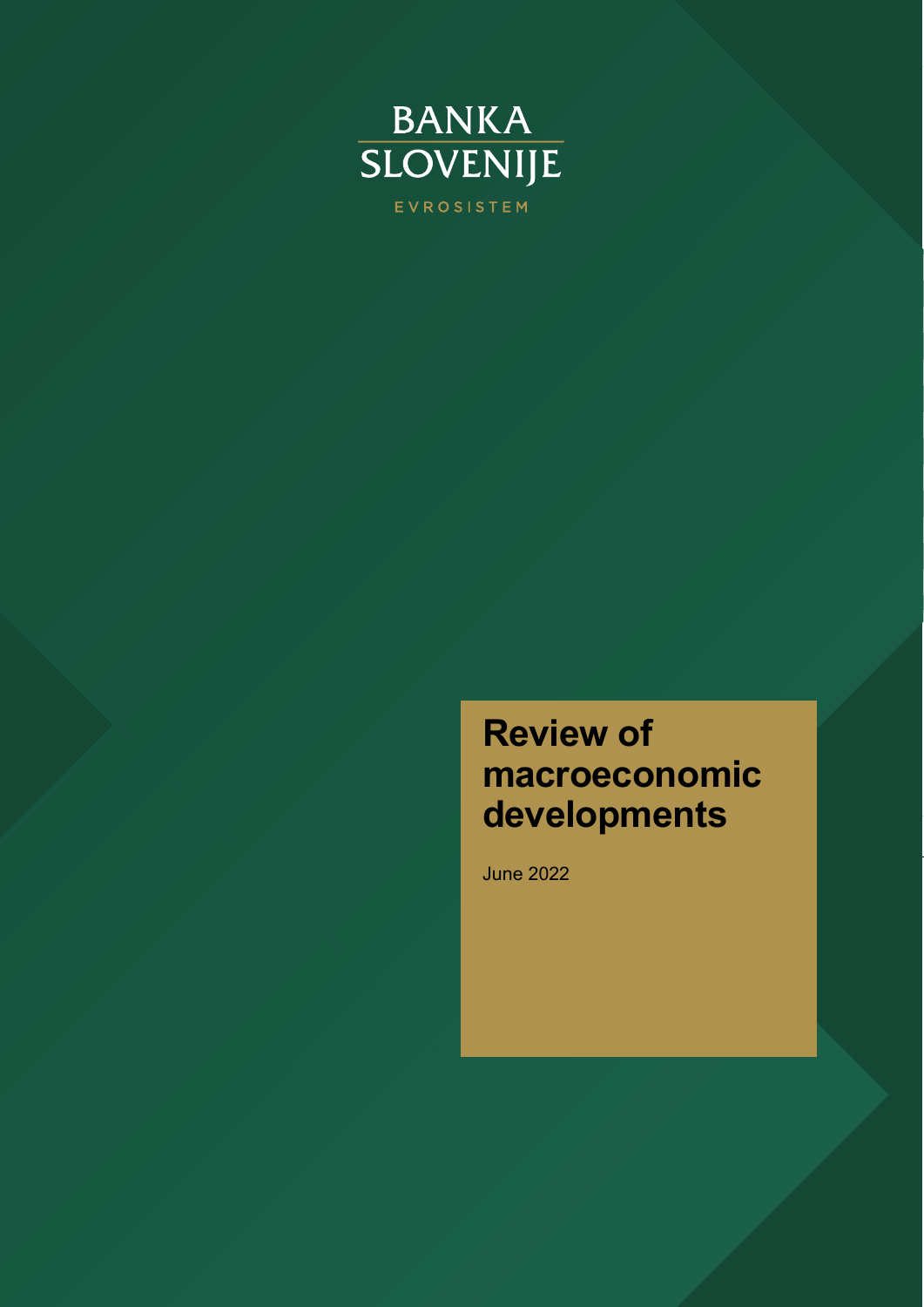

Title: Review of macroeconomic developments

No.: June 2022

Published by: Banka Slovenije Slovenska 35, 1505 Ljubljana, Slovenia www.bsi.si

Editors: Luka Žakelj; Ana Selan, MSc

Contributors: Noemi Matavulj; Luka Žakelj; Mihaela Štiglic; Mojca Lindič, PhD; Jernej Gregorič; Mojca Roter, MSc; Ana Selan, MSc; Neža Ahčin.

Data Preparation, Graphs and DTP: Nika Brzin; Robert Hlep.

The figures and text herein may only be used or published if the source is cited.

Analysis is based on data available up to 31 May 2022.

The report was discussed at the Banka Slovenije Governing Council meeting on 31 May 2022.

© Banka Slovenije

ISSN 2820-4751

This publication is also available in Slovene.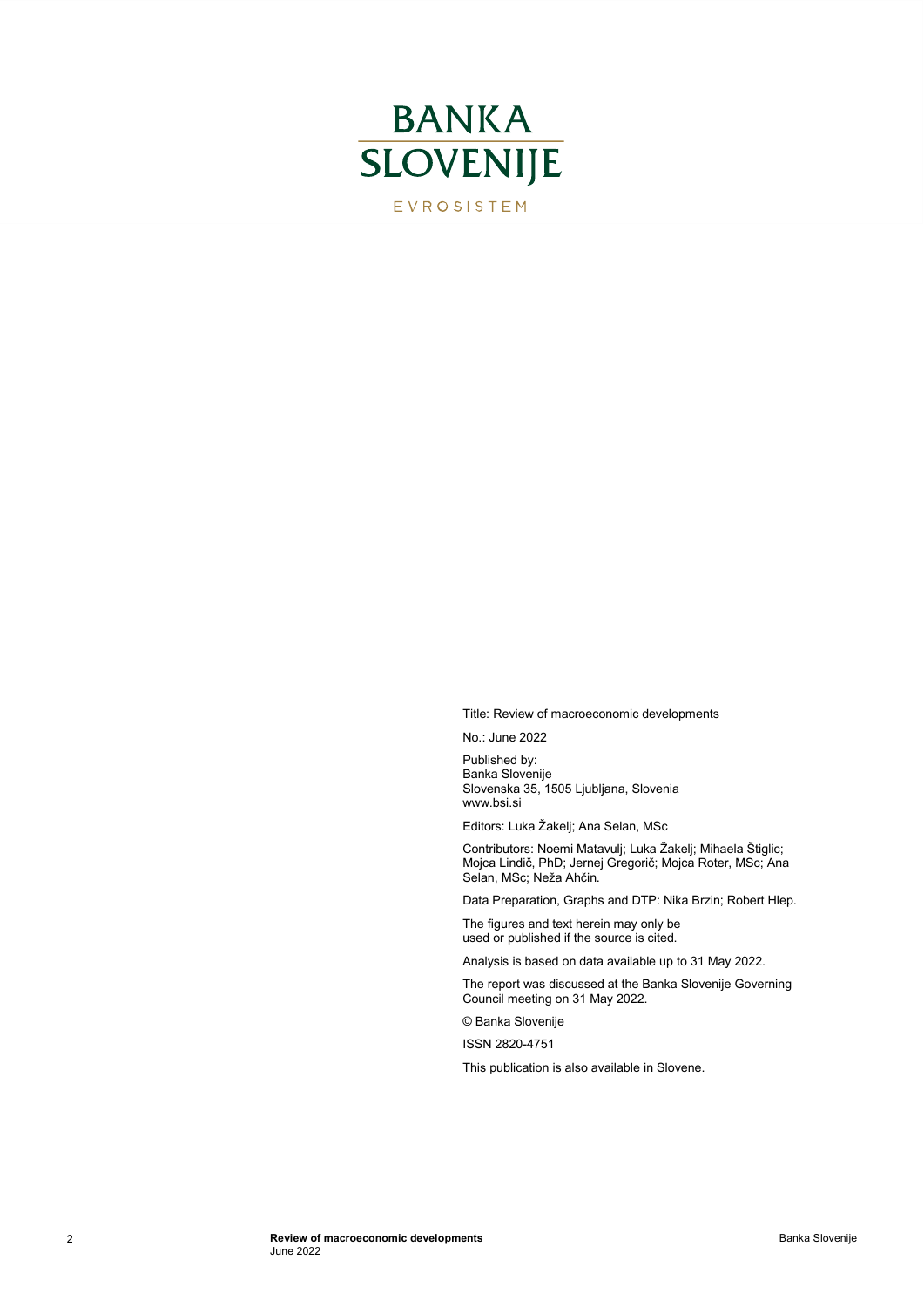| <b>Summary</b> |  |  |
|----------------|--|--|
|                |  |  |

|   | 1 Economic Situation in the International Environment | 5  |
|---|-------------------------------------------------------|----|
|   | 2 Monetary Policy and Financial Markets               | 9  |
|   | <b>3</b> Domestic Economic Activity Indicators        | 10 |
|   | <b>4 Labour Market Situation</b>                      | 13 |
|   | <b>5</b> Current Account                              | 14 |
| 6 | <b>Inflation</b>                                      | 16 |
|   | <b>7</b> Slovenia's Fiscal Position                   | 18 |
|   | 8 In Focus: Corporate Performance in 2021             | 19 |
|   | 9 Statistical Appendix                                | 23 |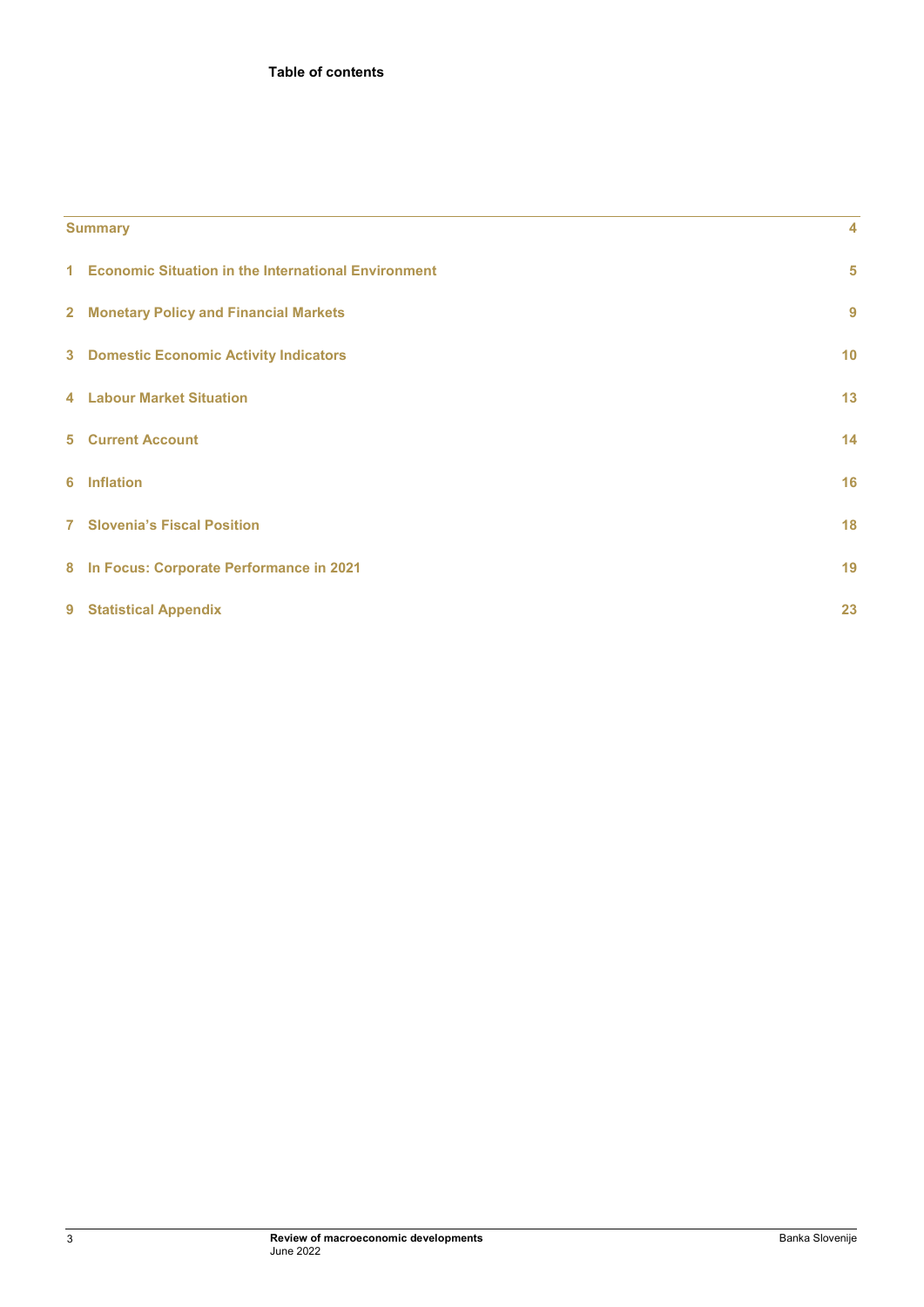## <span id="page-3-0"></span>**Summary**

*The economic situation in Slovenia remains significantly better than in the euro area overall, although the downside risks for the remainder of the year are high, with disruptions to supply chains continuing and inflationary pressures rising*

- **GDP growth in the euro area remained low in the first quarter, and the outlook for the coming months is uncertain given the rising prices and the persistent disruptions to supply.** The rate stood at 0.3% for the second consecutive quarter, as the containment measures were still curtailing households in their spending opportunities. Following the lifting of the containment measures the PMI rose at the beginning of the second quarter, an indication of rising economic growth despite the strong inflationary pressures and disruptions to supply chains, which are curtailing activity in manufacturing. The ongoing sharp rise in energy prices pushed inflation in the euro area to 8.1% in May.
- **The financial markets saw increased uncertainty because of the high inflation, and concerns over the slowdown of global economic growth.** The anticipated changes to monetary policy are driving a rise in government bond yields, while asset classes with higher credit risk such as shares and private-sector bonds are losing value as investors shift to safe-haven assets.
- **The domestic economy remains in significantly better shape than the euro area overall.** GDP in the first quarter was up 0.8% on the previous quarter. The components of domestic demand remained the main drivers, where we emphasise the rise in quarterly growth in investment in machinery and equipment. Corporate performance remained robust, despite the downturn in international relations, and quarterly growth in value-added in manufacturing remained positive despite the disruption to supply chains and labour shortages. The high economic growth is also bringing an improvement in the public finances.
- **The impact on the real sector from the international tensions is relatively limited for now; the majority of the shock has been reflected in energy and commodity prices.** The economic sentiment deteriorated slightly in May, but firms are not currently experiencing any increased difficulties from a lack of demand, which is confirmed by the continuing year-on-year rise in the value of card payments and invoices registered with tax authorities. The risks for now come from the nominal developments, with domestic inflation being driven upwards by rising import prices. Manufacturing firms are highlighting a sharp increase in uncertainty in the economy, which might trigger delays to investment. There is also great uncertainty surrounding the future strength of foreign demand: forecasts of this year's GDP growth in the euro area have been gradually revised downwards ever since March.
- **Employment is still rising, despite labour shortages.** Many employers are having difficulties in hiring qualified workers amid strong demand for labour, recordhigh employment and record-low unemployment. Employment is nevertheless continuing to rise, which is raising the wage bill in the private sector alongside the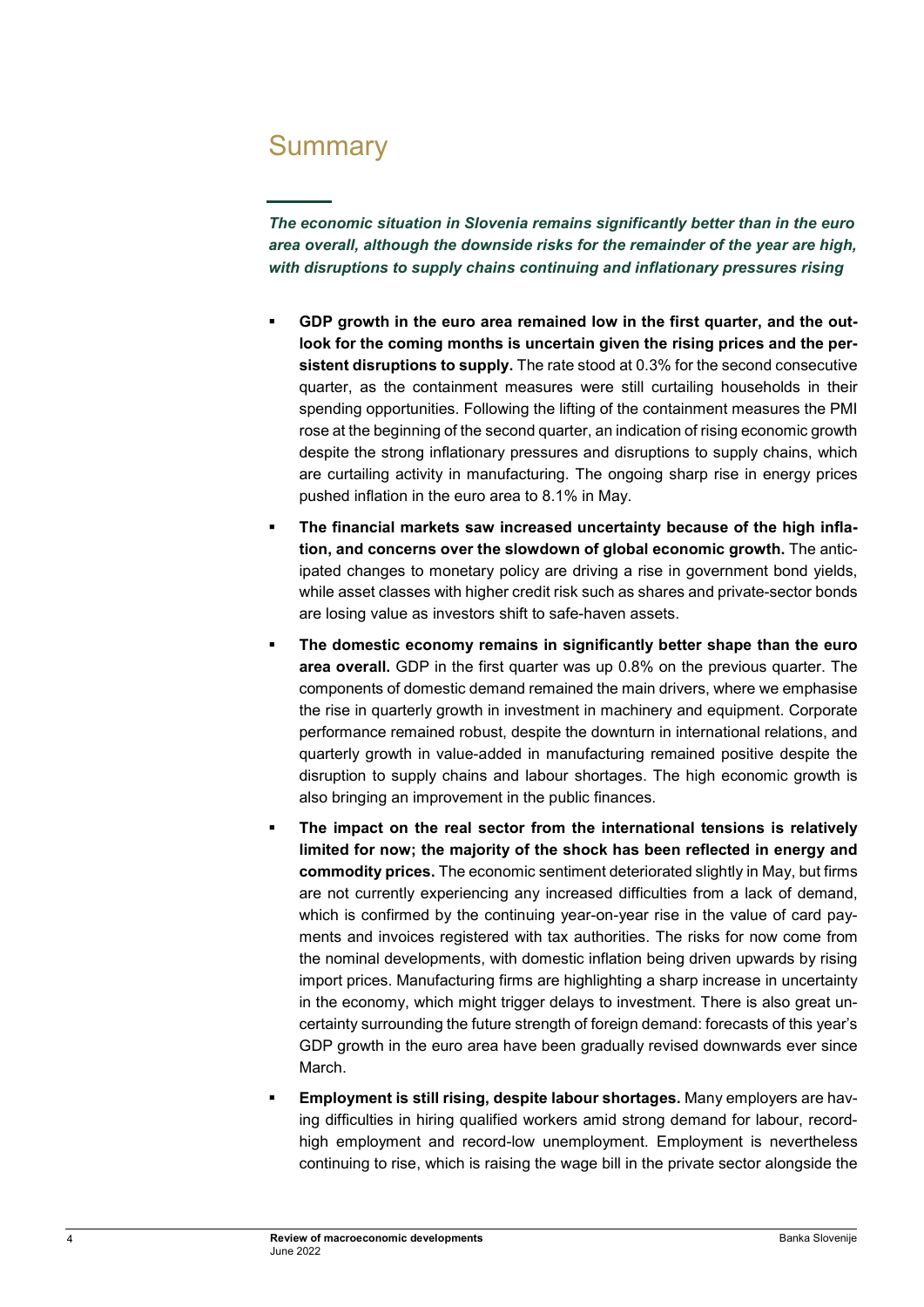rise in nominal wages. The year-on-year developments in wages in the public sector remain very much under the influence of the ending of the majority of crisis bonuses in June of last year.

- **Growth in foreign trade remains high, particularly on the import side, as the current account was in deficit over the first quarter of this year.** The export sector is continuing to see a sharp year-on-year increase in sales, with a particularly sharp rise in tourism following the lifting of the stringent containment measures. Due to high growth in import prices and in the components of domestic demand, developments on the import side are even stronger, which moved the quarterly current account into deficit in the early part of the year for the first time in ten years.
- **High inflation, which reached 8.7% in May, is a reflection of developments in all price categories.** Energy price inflation is still the stand-out, but food prices and prices of non-energy industrial goods are also rising fast, and service price inflation passed 5.0% in May. The rise in inflation and the deterioration in geopolitical relations keep inflation expectations of consumers and firms highly elevated. With the unemployment rate at a record low, demand for labour strong, and labour costs growing relatively fast, this is increasing the possibility of a wage-inflation spiral.
- **The economy entered the new turbulent period in good financial shape.** Analysis of the closing accounts of corporations, sole traders and cooperatives shows that corporate sector's net profits exceeded EUR 6.1 billion last year, up just over a fifth on 2019. At the same time, their indebtedness as measured by the ratio of total debt to liabilities remained low, at 50.3%. Labour productivity reached EUR 51,900 per employee, up fully 13.7% on its pre-pandemic level.

## <span id="page-4-0"></span>1 Economic Situation in the International **Environment**

*The PMI points to the strengthening of quarterly economic growth in the euro area in the second quarter, but future developments also depend on sanctions, including the potential cut-off of Russian gas supply*

GDP quarterly growth rate in the euro area in the first quarter stood at 0.3% for the second consecutive quarter (see Figure 1.1), with final household consumption still being curtailed by the containment measures. This is evidenced by the quarterly decline in real retail turnover, excluding motor vehicles and motorcycles, which was less pronounced than a year earlier (see Figure 1.1). Despite declining in March, industrial production was up just under 1% on the previous quarter. There was a notable uptick in construction activity, in quarterly terms and year-on-year terms, despite the declining availability of materials and labour. Year-on-year economic growth stood at 5.1%, albeit from the low base caused by last year's containment measures.

Judging by the PMI, economic activity in the euro area has strengthened overall in the last two months. The further relaxation of containment measures facilitated a large rise in domestic demand, which was reflected in faster growth in private-sector services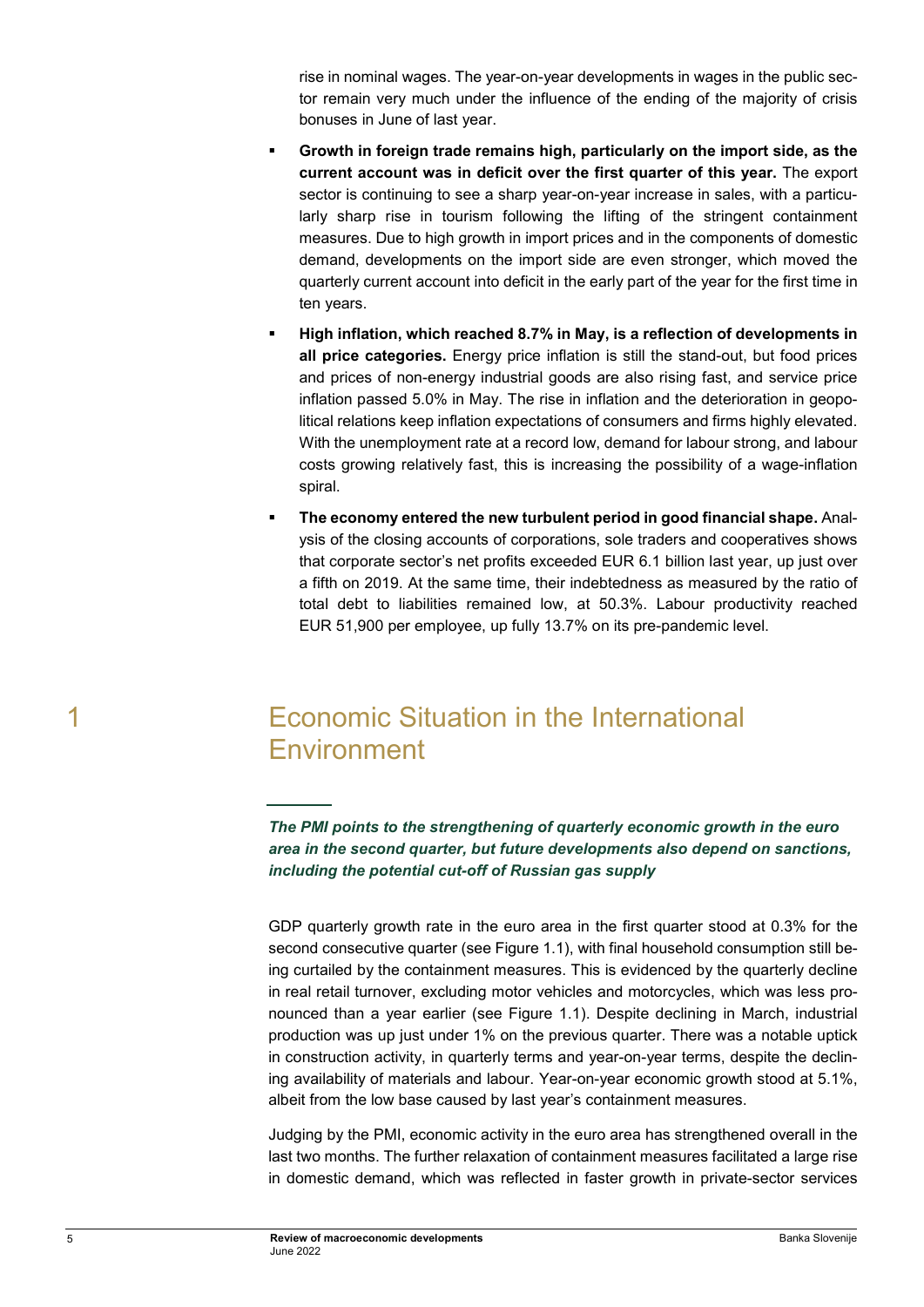(see Figure 1.1). It was a different story in industry, where growth in manufacturing output was at its lowest level since the outbreak of the pandemic in the second quarter of 2020 as a result of the deteriorating situation in Germany caused by the disruptions to supply chains and weaker (foreign) demand.

The economic outlook is uncertain, given the continuing disruptions to supply chains and the strengthening price pressures. More uncertainty comes from the potential consequences of the war in Ukraine and the impact of the sanctions.

## Figure 1.1: **Economic developments in the euro area**







motorcycles, real index of industrial production and real volume index of construction put in place, seasonally adjusted data. Source: Eurostat, Banka Slovenije calculations. Latest data: March 2022.

The European Commission released its latest economic growth forecasts for the euro area on 16 May, revising the February forecasts for 2022 and 2023 down to 2.7% and 2.3% respectively. The forecasts highlight that the majority of this year's growth comes from a strong carry-over effect from 2021 (1.9 percentage points), while the estimated growth within the year has been revised downwards by 1.3 percentage points to 0.8%. They also assess that the economy would take a significant hit from the cut-off of gas supplies from Russia: GDP growth would be roughly 0.2% this year, while inflation would pass 9.0%.

## *Euro area inflation continues to strengthen and spread across the consumer basket, while the risks of persistent high inflation remain high*

Annual inflation as measured by the HICP rose again in May to average 8.1% across the euro area (see Figure 1.2). With no let-up in the war between Russia and Ukraine, energy prices were up 2.0% on the previous month and 39.2% in year-on-year terms, despite government measures to support households, and were again the main driver of euro area inflation. Together with the supply disruptions caused by individual resurgences of the pandemic, particularly in Asia, they are raising the input costs to supply chains and putting upward pressure on prices of other goods in consumer basket. Other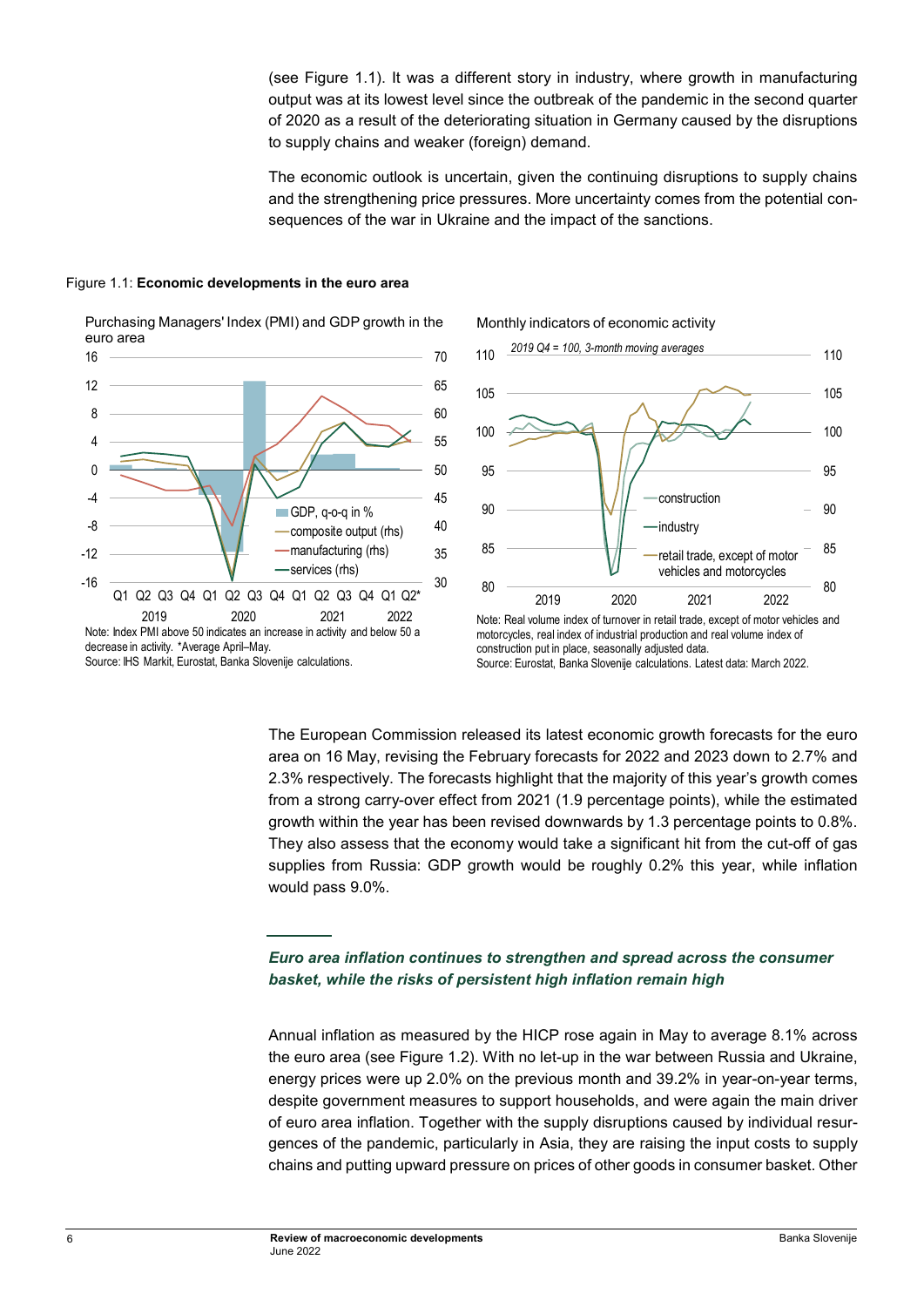inflation factors can be found in the sharp rise in demand following the lifting of the most-stringent containment measures, and in the labour market.

Year-on-year food price inflation stood at 7.5% in May, the highest figure since measurement began. In addition to rising fertiliser prices and transport costs, production costs are also being driven up by wholesale prices of basic food commodities, which have remained elevated amid the ongoing geopolitical tensions. Core inflation excluding energy, food, alcohol and tobacco meanwhile rose to 3.8% in May. Via rises in producer prices, the high commodity prices are being reflected in prices of non-energy industrial goods, which were up 4.2% in May, while service price inflation is also rising (and stands at 3.5%).

There remain wide gaps in inflation between individual countries in the euro area. Among them, Malta recorded the lowest inflation rate of  $5.6\%$ <sup>[1](#page-6-0)</sup> in May, while the highest rate of [2](#page-6-1)0.1% was recorded by Estonia (see Figure 1.2).<sup>2</sup> Inflation rose in most euro area countries, with many resorting to measures to reduce taxation and to one-off cash support in the effort to mitigate the rise in energy prices. Inflation in Slovenia stood at 8.7% in May, 0.6 percentage points above the euro area average.

#### Figure 1.2: **Inflation in the euro area**





Inflation among euro area members

Source: Eurostat. Latest data: May 2022.

*Global economic growth is continuing to slow under the influence of the heightened geopolitical tensions and the more-stringent containment measures in China, which have caused additional disruption to supply chains and have strengthened inflationary pressures*

The JPMorgan composite PMI declined in April for the second consecutive month, reaching its lowest level since June 2020 (51.0 points, see Figure 1.3), albeit primarily

<span id="page-6-0"></span><sup>1</sup> Malta's lower inflation was attributable to an energy price freeze, which was decided on by the government at the end of last year after long-term contracts with their key suppliers ended.

<span id="page-6-1"></span><sup>&</sup>lt;sup>2</sup> Inflation in the Baltic states is being driven by a combination of different factors, including high wage growth, and has been among the highest in the euro area for some time now. The trade sanctions against Russia and Belarus have further weakened their economic position, given their high import dependence.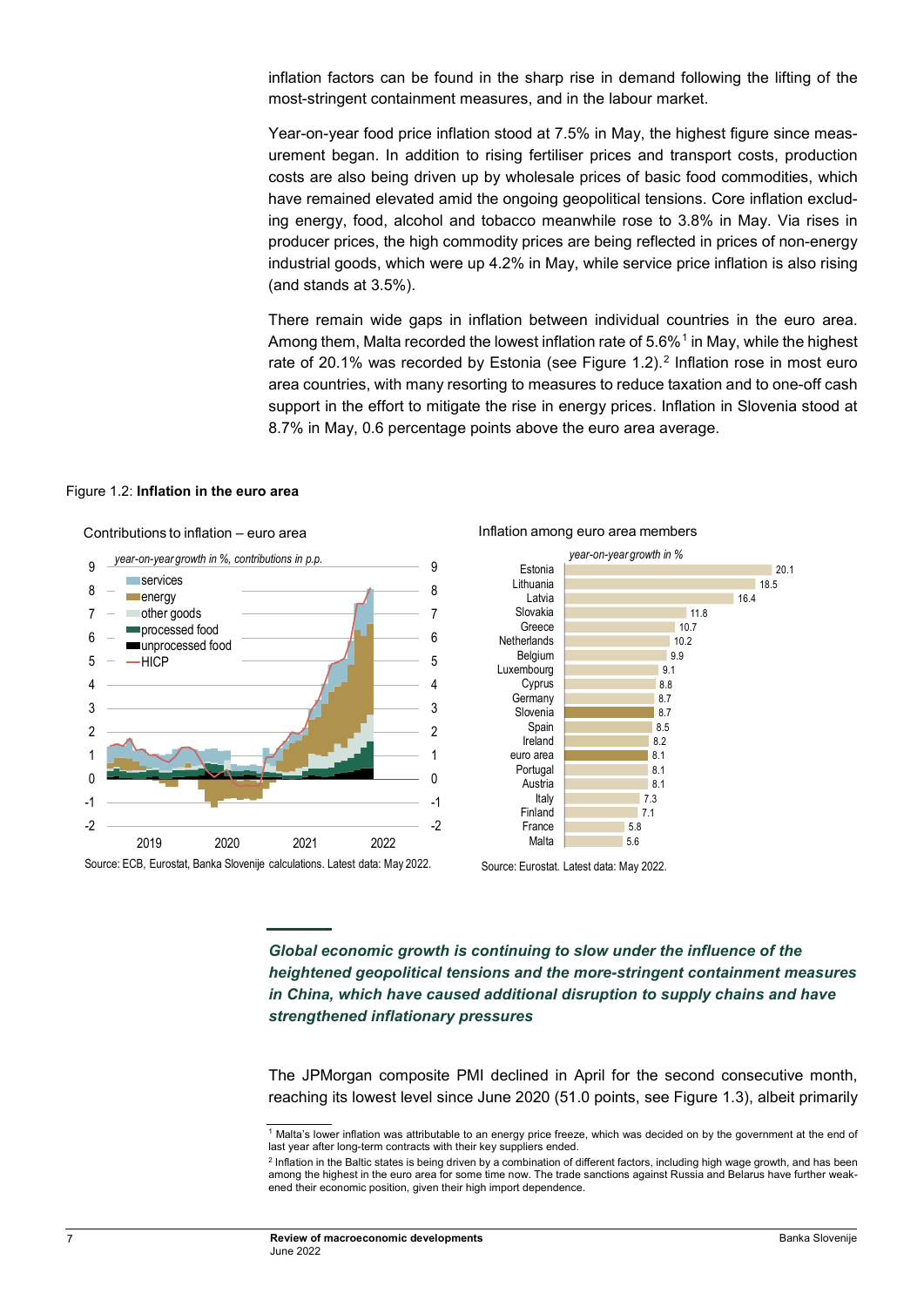as a result of the contraction in economic activity in China and Russia. The situation in global industry deteriorated significantly: the Global Manufacturing Output Index slid below the 50-mark in April, but excluding the two aforementioned countries, it would have remained close to the level seen in March (53.1 points), despite the increased disruption to supply chains and rising cost pressures. Growth in services activity was also lower, but comparable to the pre-crisis level from 2019. Major world economies where the composite PMI remained in the zone of expansion in April amid less-stringent containment measures included the US, the euro area, the UK, India and Brazil.

The economic outlook deteriorated, as a result of the lockdown of certain economic centres in China and the war in Ukraine. In its latest spring forecasts the European Commission cut its global economic growth forecast to 3.2% for this year, but left its forecast for next year unchanged at 3.5%. This year's projection is down 1.3 percentage points on last year's, on account of the war in Ukraine and the resulting painful sanctions. The IMF's April global economic growth forecasts were also revised downwards to 3.6% for this year and next year. The outlook for growth in foreign demand for Slovenian products and services has also deteriorated: the weighted economic growth forecasts for Slovenia's trading partners for 2022 and 2023 have dipped below 3.0% in recent months, although they remain above the long-term average for now (see Figure 1.3).

Economic activity in many countries was still being impacted by containment measures in the first quarter of this year. Despite the shutdown of parts of the economy, GDP in China increased by 1.3% during the first quarter, comparable with the rate seen in the final quarter of last year, with private consumption driving the majority of the growth. The outlook for the second quarter is less favourable: further growth will depend mainly on the zero Covid policy. Quarterly GDP growth was down slightly in the UK, where it surpassed its pre-pandemic level in the first quarter. A Covid-19 resurgence meant that Japan saw a quarterly decline in activity (of 0.2%), while GDP in the US declined by 0.4%, primarily as a result of a fall in exports even while domestic demand remained strong.





Weighted monthly forecasts of GDP growth for Slovenia's major trading partners for 2022 and 2023



Note: All Slovenian trade partners are included: countries with at least 1% of total Slovenian exports of goods and services in the last twelve months (April 2021-March 2022; 21 trading partners with a total share of 85.7%) and all the other countries as a difference of up to 100%. The growth forecasts for 2022 and 2023 are weighted with the share of each country in the total exports of Slovenia, for other countries the global growth forecast is used. For 2021 the weighted outcome and the December weighted forecast are shown. \*Weighted average of GDP growth, since records began. IMF data is used. Source: SORS, Consensus, IMF, Banka Slovenije calculations.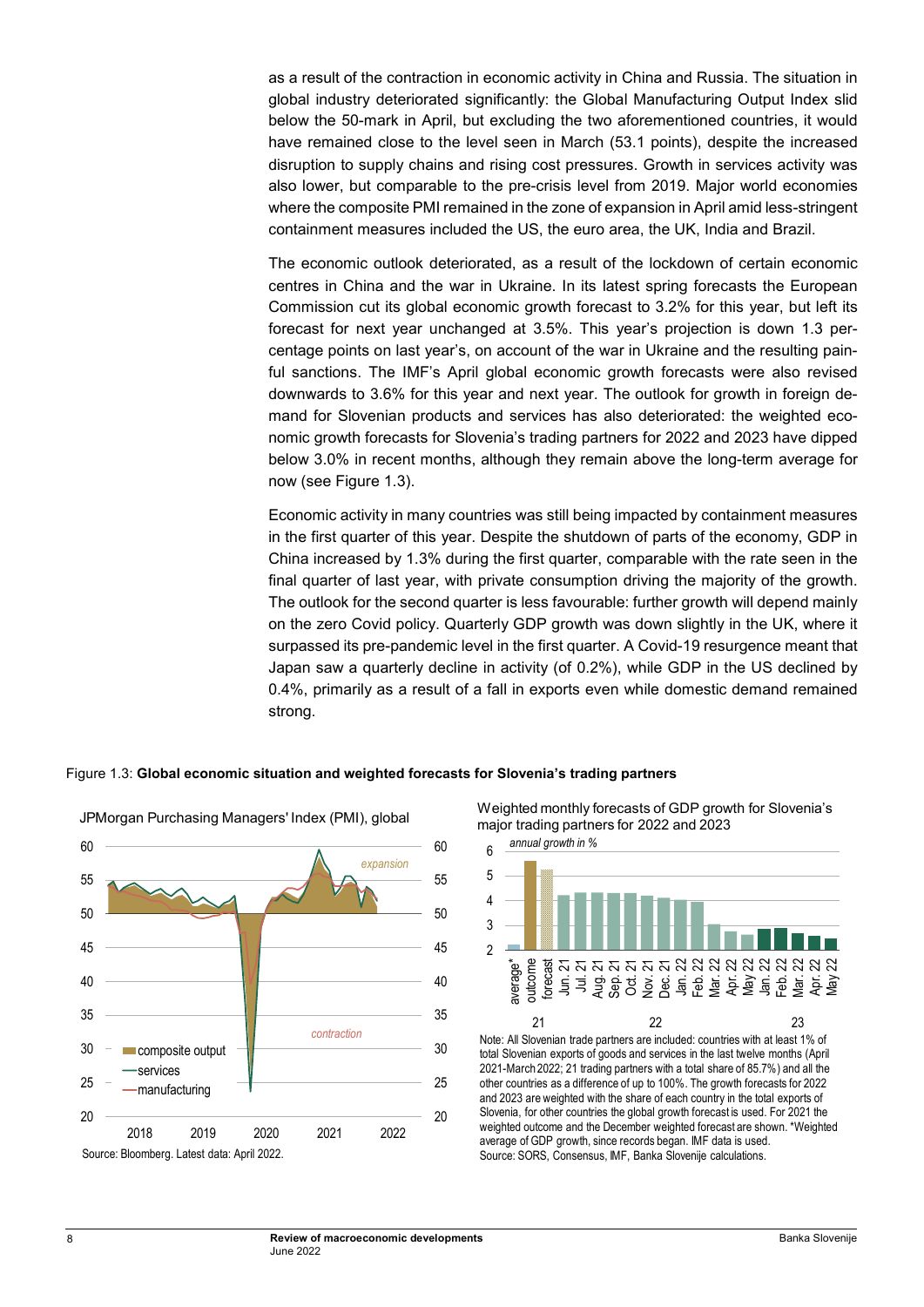## <span id="page-8-0"></span>*With inflationary pressures still strong, a number of global central banks have already raised their key interest rates*

Inflation expectations remain high. The ongoing war in Ukraine and the additional sanctions against Russia are keeping energy prices at high levels, while the market for agricultural products remains in turmoil. By contrast, metals prices have mostly eased from the record heights seen in early March. Alongside the war in Ukraine, expectations of further price rises were spurred by stringent containment measures in China, and the related ongoing disruption to global supply chains.

Central banks are responding to the outlook of sustained high inflation by normalising their monetary policy. The Fed and the Bank of England have raised their key interest rates by 0.75 percentage points since the beginning of the year. A decrease of monetary stimulus has also been signalled by the Eurosystem.

The markets have recently seen their expectations with regard to the pace of interest rate hikes strengthen sharply. Overnight index swaps (OIS) indicate that four hikes of 0.25 percentage points in the interest rate on the ECB's deposit facility (to 0.50%) have been priced in by the end of the year, the first coming in July. The expectations of further action by the Fed are even more pronounced: seven hikes of 0.25 percent-age points (to the corridor between 2.50% and 2.75%) by the end of the year have been priced in, with expectations of hikes of 0.50 percentage points in June and July (see Figure 2.1).

*Together with the continuing war in Ukraine and the imposition of stringent containment measures in China, the high inflation is causing uncertainty on the financial markets, and concerns over a slowdown in global economic growth*

In light of the announcement of fast interest rate hikes by central banks, euro area and US government bond yields have risen sharply (see Figure 2.1). In early May, investors were seeking a yield of more than 1% on 10-year German government bonds for the first time since September 2014, while the yield on 10-year US treasuries passed the 3.00% mark for the first time since November 2018.

Given the withdrawal of monetary stimulus and the concerns over the slowing global economy, investors are taking up less credit risk and shifting into safer asset classes, returns on which are now significantly higher than at the beginning of the year. This is being reflected in an increase in the spreads of private-sector bonds over government bonds, which are now wider than those seen at the outbreak of the war in Ukraine. Safe-haven currencies have appreciated, most notably the US dollar, which reached its highest value against a basket of major global currencies since 2002 amid the faster withdrawal of accommodative monetary policy by the Fed compared with other global central banks.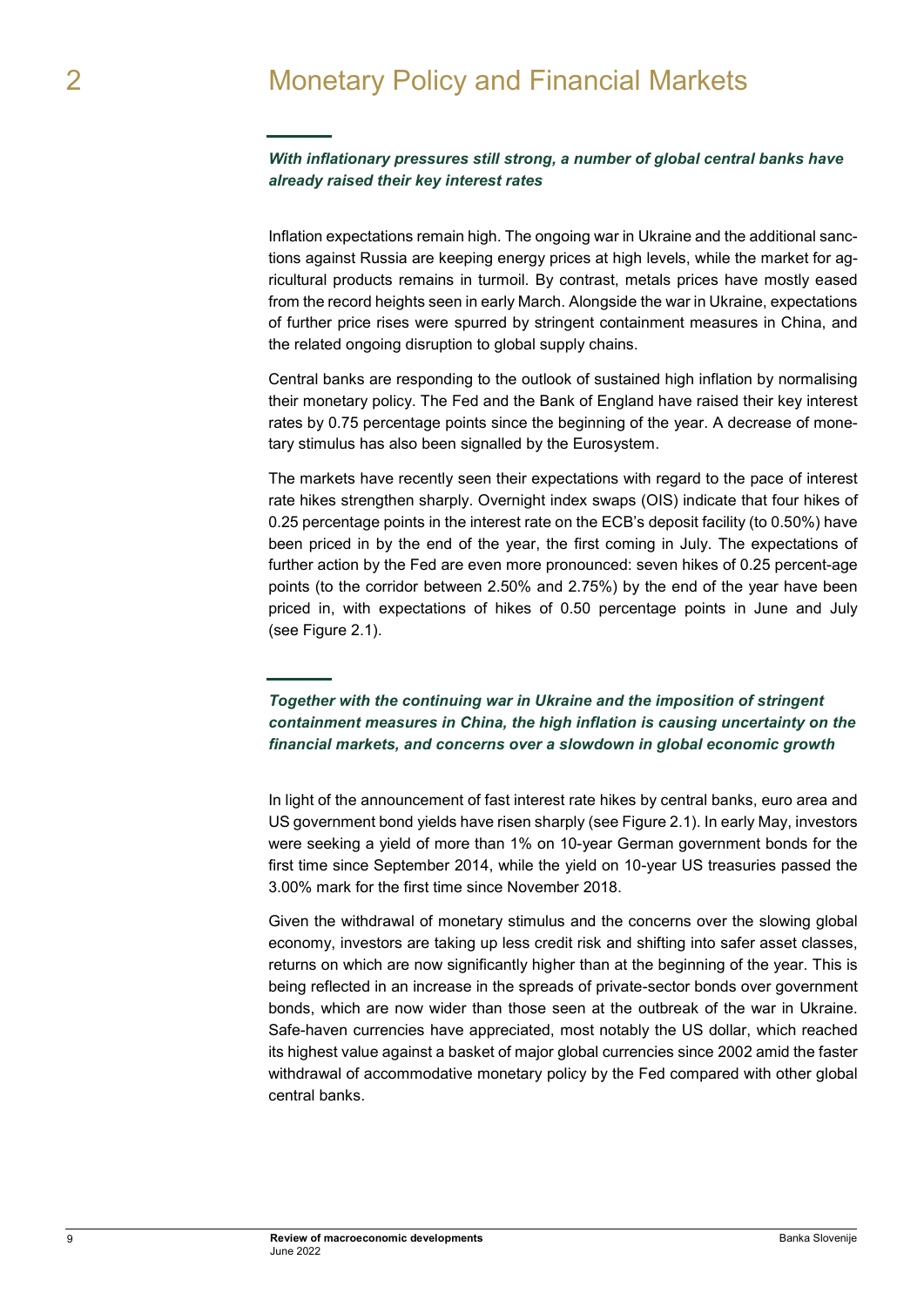

Implied policy rate levels for ECB and Fed

#### Note: Calculated from Overnight Index Swaps (OIS). ECB as European Central Bank, Fed as Federal Reserve System. Source: Bloomberg, Banka Slovenije calculations.

#### 10 year bond yields and equity index



Note: EA government bond yield represents an average of GDP weighted government bond yields of euro area members except CY, EE, LT, LU, LV and MT. FANG+ represents an equity index of US technology companies Facebook, Apple, Amazon, Netflix and Alphabet's Google. Source: Bloomberg, Banka Slovenije calculations. Latest data: 31 May 2022.

By contrast, equity prices are falling, most notably those of US tech firms, which have

already lost more than 30% of their value since the beginning of the year (FANG+ index). Also the price of gold has mostly been falling since mid-April, partly on account of the strong US dollar, but primarily on account of the large increase in US treasuries yields (which raises the opportunity cost of holding gold, as it offers no interest income).

## <span id="page-9-0"></span>3 Domestic Economic Activity Indicators

*Economic growth in Slovenia again significantly outpaced the euro area average in the first quarter, and domestic demand was again much stronger than exports*

After picking up sharply at the end of last year, quarterly GDP growth slowed to 0.8% in the first quarter of this year, 0.5 percentage points more than the euro area average. Despite a slightly smaller base effect, the year-on-year rate still stood at close to 10.0%, thanks to a significant carry-over from last year, in the amount of 8.7 percentage points. GDP was up 7.3% on the final quarter of 2019 (see Figure 3.1).

Final household consumption remained robust, and was up 1.6% on the previous quarter. The lifting of the containment measures further strengthened demand for recreation services, while contrastingly the disruptions to supply chains brought a sharp quarterly decline in purchases of durables, most notably cars, household appliances, and computer and telecommunications equipment. Household consumption was up fully a fifth in year-on-year terms, which contributed 10.4 percentage points to GDP growth (see Figure 3.1).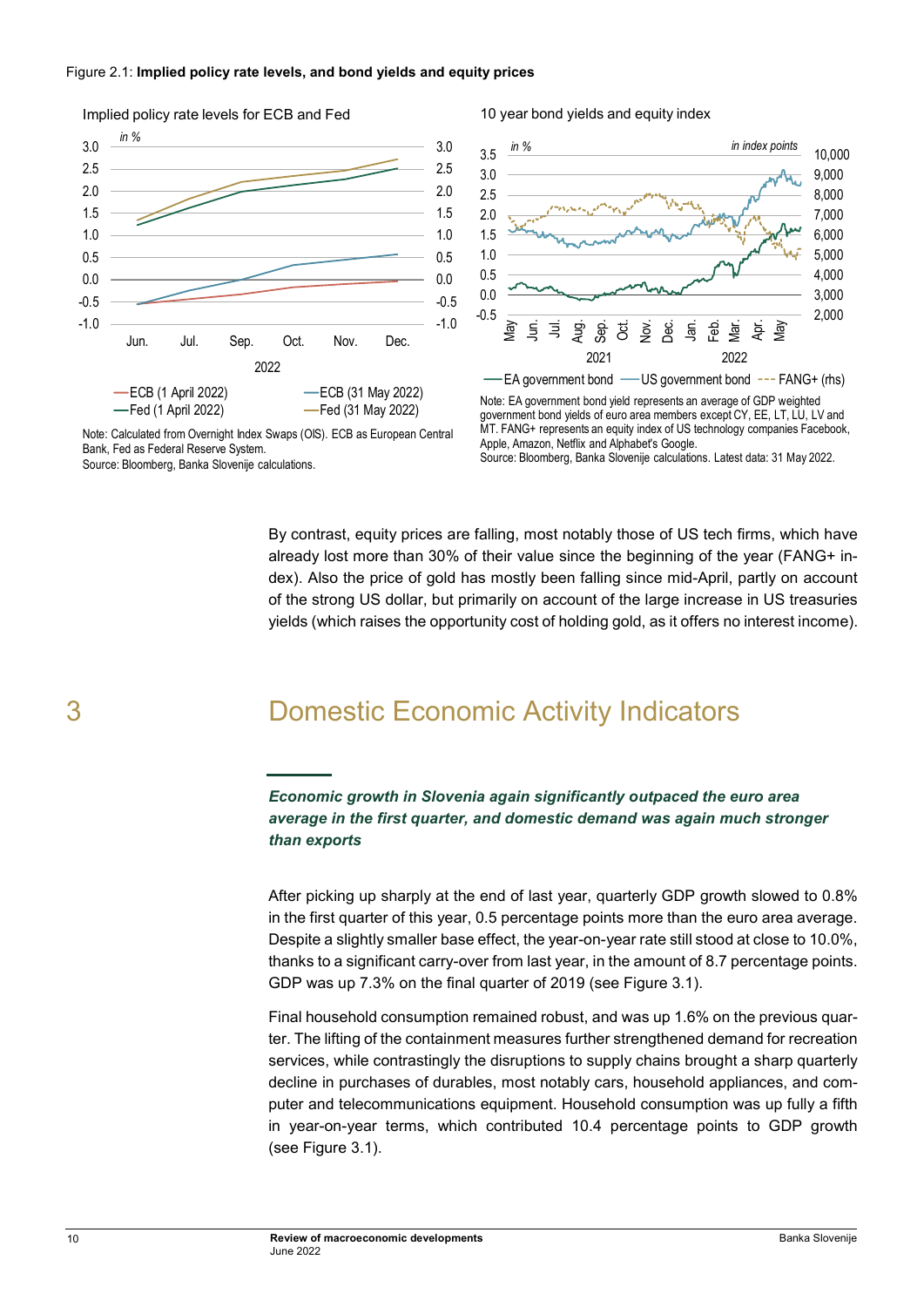Growth in investment picked up in the first quarter, despite the increased uncertainty caused by the downturn in international relations. From a developmental perspective, the increase in investment in machinery and equipment was important, particularly after the weak quarterly growth in the second half of last year. Construction investment also strengthened, particularly non-residential construction. Aggregate investment was up 12.7% in year-on-year terms, and accounted for 2.6 percentage points of GDP growth (see Figure 3.1).

Quarterly growth in value-added remained broadly based, while the year-on-year rate remained high at 9.3%. Aggregate value-added in private-sector services in the first quarter was down slightly on the previous quarter, albeit primarily as a result of a pronounced decline in financial and insurance services, where value-added was down fully 28.8% on the previous quarter following high growth at the end of last year. After weak growth last year, construction activity picked up strongly, and growth in value-added became more in keeping with the high optimism shown by construction firms. Despite the difficulties in the international environment, quarterly growth in value-added in manufacturing remained positive, although there are wide differences be-tween various branches, certain segments of the car industry being hit hardest.

Amid the troubled international environment and strong domestic demand, year-onyear growth in exports was again outpaced by growth in imports. Aggregate imports in the first quarter were up 15.7% in year-on-year terms, while exports were up 7.7%. Exports contributed 6.6 percentage points to GDP growth, but imports reduced it by 12.1 percentage points (see Figure 3.1). The contribution by net trade was thus negative for the fourth consecutive quarter.

### Figure 3.1: **Strength and structure of economic growth in Slovenia**



GDP of Slovenia and the euro area



### Structure of GDP growth in Slovenia, expenditure side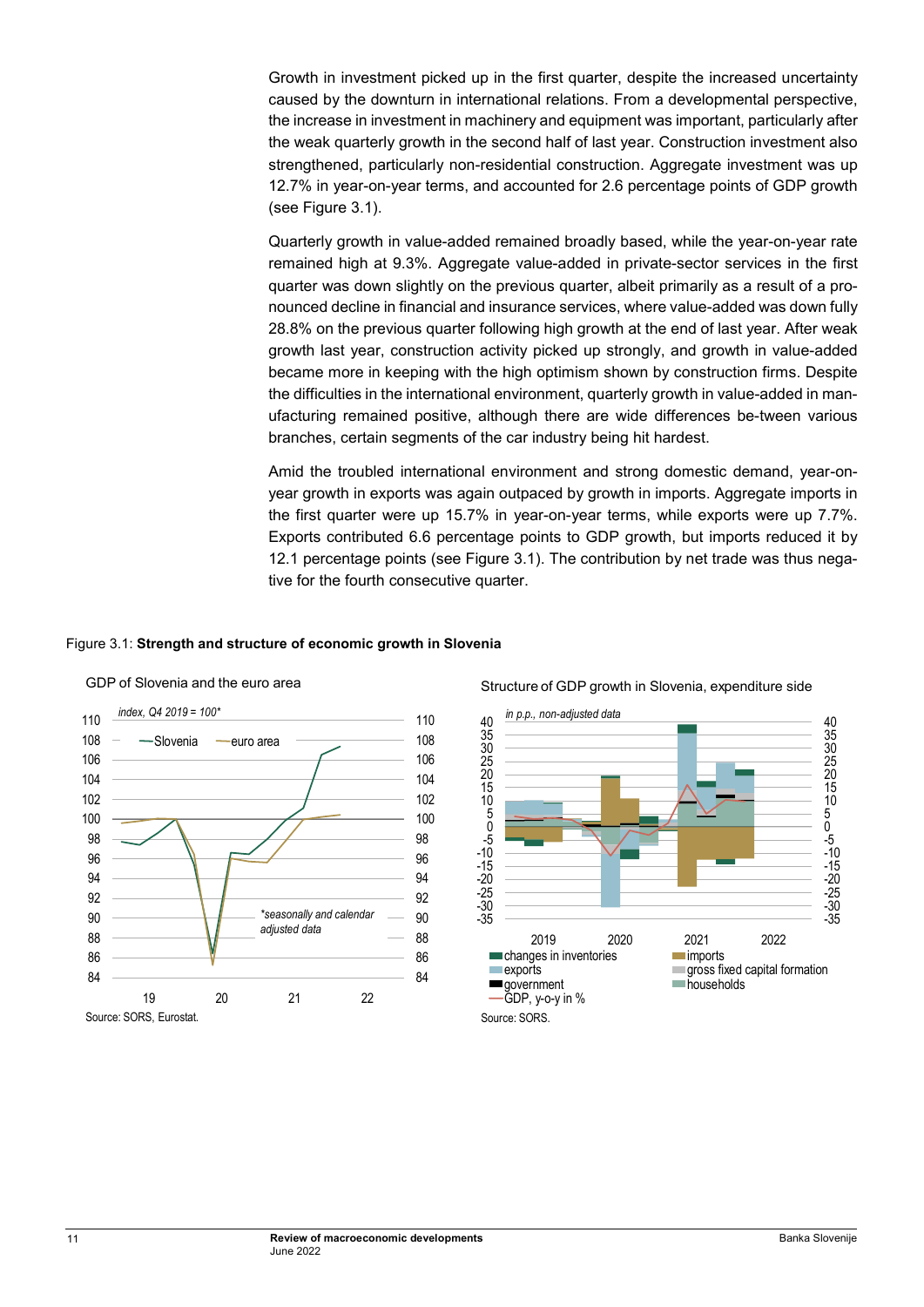## *The impact of the war in Ukraine and the resulting harsh sanctions on real economy is relatively limited for now*

The economic sentiment deteriorated slightly in May, but the indicator remains higher than in March, when the main factor was the response of firms and consumers to the outbreak of the war in Ukraine (see Table 9.1). According to the SORS data, manufacturing firms experienced a decline in confidence, having sharply raised their assessment of the uncertainty of the economic situation (see Figure 3.2). A decline in confidence was also evident among consumers, whose assessment of the economic situation and their financial position over the next 12 months worsened. By contrast, sectors primarily dependent on the domestic market remain optimistic, and firms in all categories, including manufacturing, are currently not seeing any increased limitations on business as a result of a lack of demand (see Figure 3.2), or any financial difficulties.

The domestic economic activity remains strong in the second quarter of this year. The total value of card payments and ATM withdrawals was up approximately a fifth in yearon-year terms between the beginning of April and 22 May, while invoices registered with tax authorities showed a similar increase in value. Both suggest that domestic demand aggregates are continuing to record high growth. At the same time, freight vehicles' mileage on motorways in Slovenia was up merely around 1%, which might be an indication of a significant slowdown in growth in foreign demand and an escalation of the disruption to supply chains.

### Figure 3.2: **Selected performance indicators for the corporate sector**



Business tendency in manufacturing –



Source: SORS.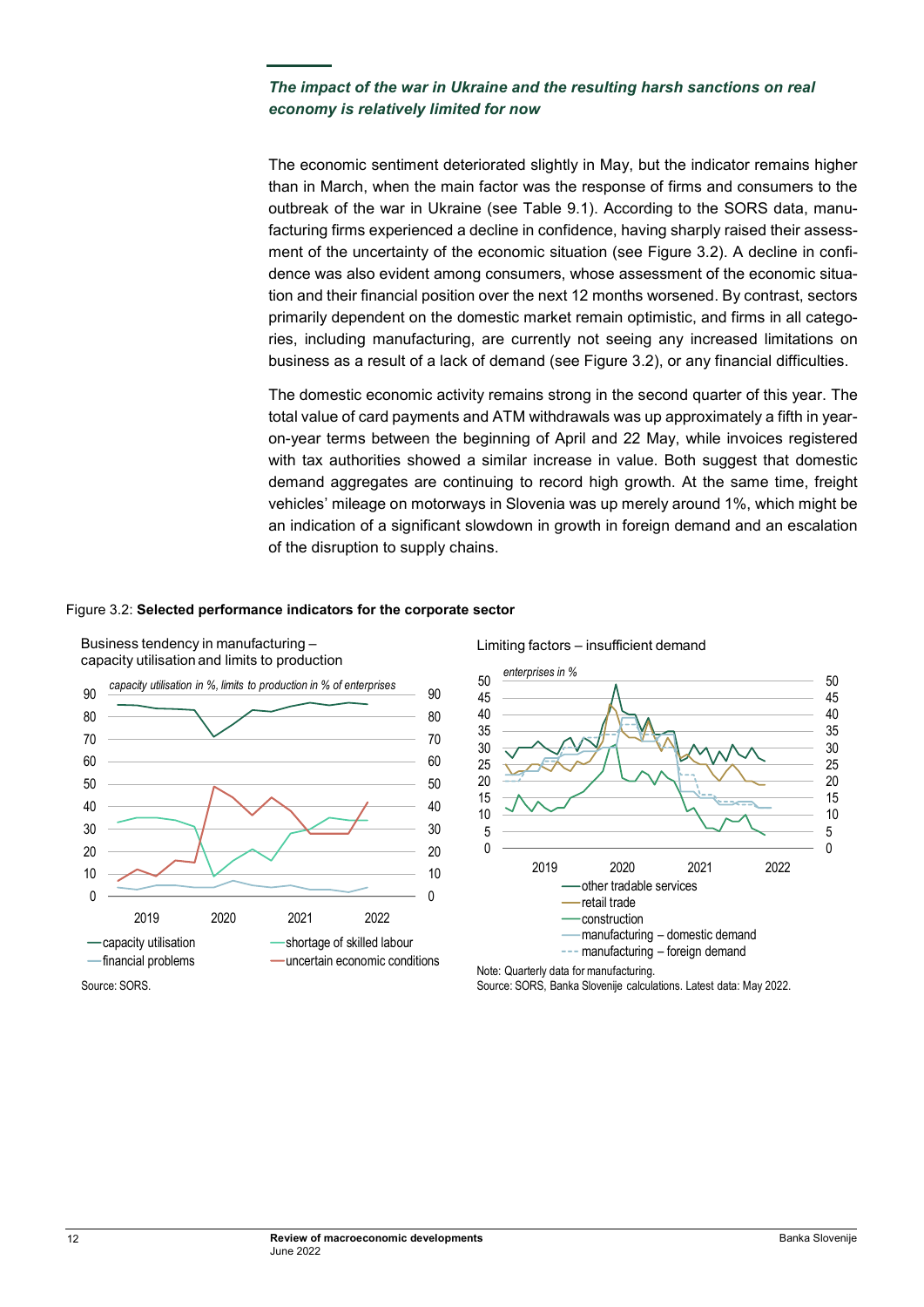<span id="page-12-0"></span>*Employment is still rising, despite labour shortages, while the year-on-year rise in the total nominal wage bill in March stood at 5.6%, slightly less than the inflation rate*

The year-on-year increase in the workforce in employment<sup>[3](#page-12-1)</sup> remained high in March at 2.9%, and broadly based, with accommodation and food service activities and construction again recording the largest rises. Registered unemployment remains one of the factors in the rise in employment: it fell to 58,081 in April, its lowest figure since 1990, and down 26.7% in year-on-year terms (see Figure 4.1). The Employment Service's assessment is that registered unemployment will continue to fall over the coming months, but the fall will be limited by structural unemployment, where there is a notable increase in the share of the long-term unemployed, and the share of older workers, who are more vulnerable and difficult to employ.

Demand for labour remains strong. According to seasonally adjusted SORS figures, there were 24,609 vacancies in the first quarter of this year, again the largest figure to date, and the majority of sectors saw an increase in demand. The vacancy rate also increased, reaching a new record level of 3.0%. It was highest in construction, where fully 45% of firms faced a shortage of qualified workers in the first quarter. The share of firms facing labour shortages was also higher in the early part of the year than in the same period last year in manufacturing and services. The seasonally adjusted SORS figures point to a further rise in employment, with expectations highest in construction and manufacturing.

Amid growing imbalances between supply and demand in the domestic labour market, the hiring of foreign nationals is strengthening. They accounted for more than half of the year-on-year increase in the workforce in employment<sup>3</sup> in March, and for 12.9% of the total number. The sectors with the highest numbers of foreign workers are construction, and transportation and storage, where they account for 45.2% and 31.5% of total employment, respectively.

The rises in employment and in average gross wages in the private sector drove a year-on-year increase of 5.6% in the aggregate nominal wage bill in March. Nominal year-on-year growth in the average gross wage in the private sector stood at 5.1% in March, less than the inflation rate, but nominal year-on-year growth in the total wage bill remained high at 12.5%. Wage developments in mostly public services remained very much under the influence of the year-on-year effect caused by the ending of pandemic-related bonus payments, which meant that the nominal average gross wage in mostly public services was down 11.8% in year-on-year terms in March, while the wage bill was down 10.2% (see Figure 4.1). Analysis of wage developments re-mains difficult because of the statistical effects of the job preservation measures during the pandemic.

<span id="page-12-1"></span><sup>3</sup> Excluding self-employed farmers.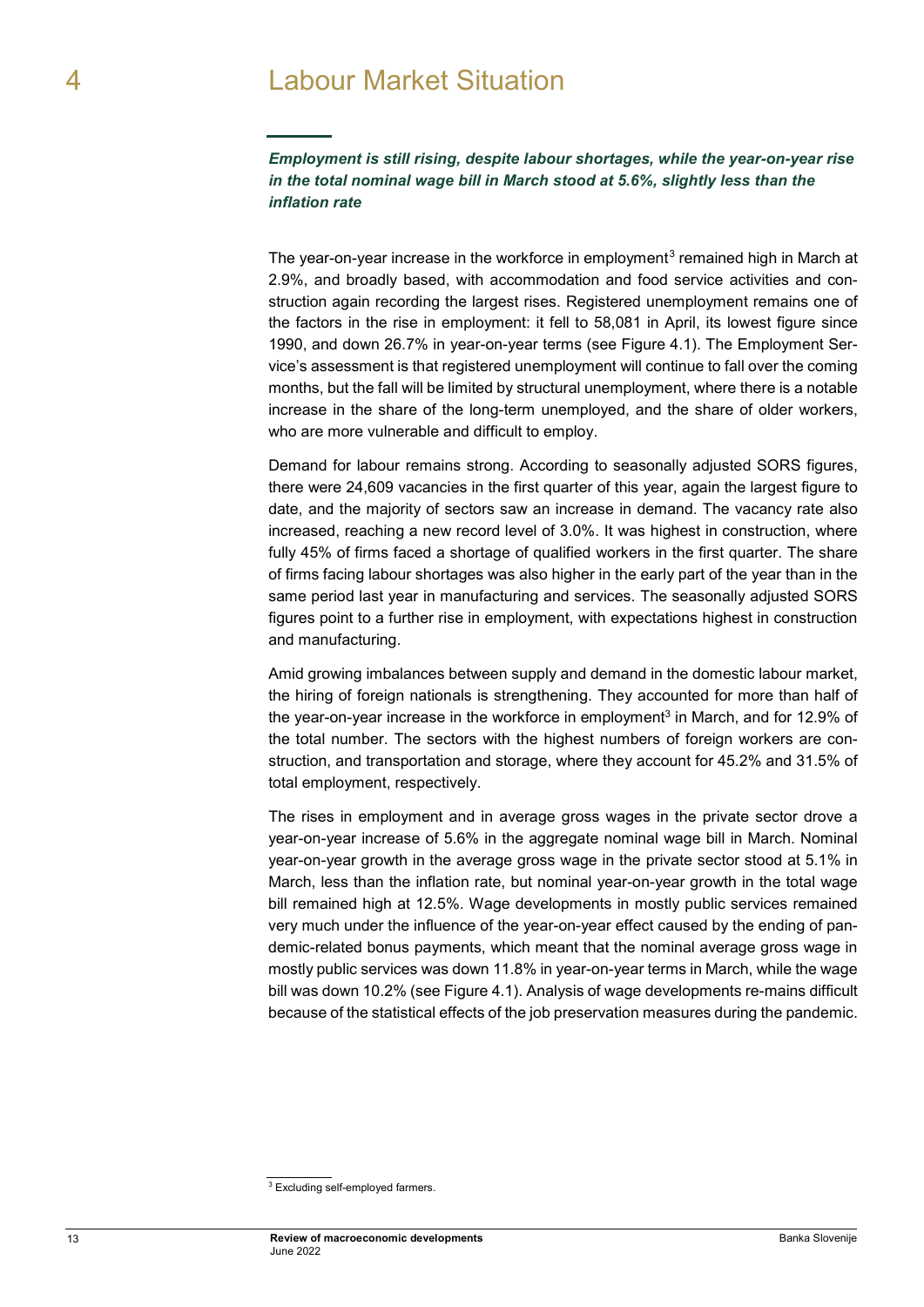#### Figure 4.1: **Labour market developments**

### Persons in employment and unemployed



<span id="page-13-0"></span>06 07 08 09 10 11 12 13 14 15 16 17 18 19 20 21 22 Source: SORS, Banka Slovenije deseasonalisation and calculations. Latest data: registered unemployment - April 2022, persons in employment -March 2022

## 5 Current Account

## *The current account was in deficit over the first quarter, with approximately 40% of the annual deterioration coming from adverse price developments in merchandise trade*

 $\frac{5}{25}$ 30

*year-on-year growth in %*

in private and public sector

Growth in international merchandise trade remains high, under the influence of rising prices of industrial goods (see Figure 5.1). According to balance of payments figures, year-on-year growth in nominal merchandise exports in the first quarter remained at the same level as in the previous quarter (22.9%), while year-on-year growth on the import side rose to 37.9%, primarily as a result of an increase in imports of capital goods and intermediate goods. The year-on-year dynamics slowed slightly over the quarter, but remained high even in March, with imports still well to the fore. Much of this was attributable to the increased year-on-year growth in prices of imported industrial goods, which reached 29.3% in March, while year-on-year growth in export prices stood at 15.4%.

Services trade is also growing fast, driven above all by tourism amid the relaxation of stringent containment measures. Following a sharp increase in imports of travel services, nominal services imports in the first quarter were up 36.2% in year-on-year terms, 8.9 percentage points more than the increase in the final quarter of last year. Year-on-year growth in services exports meanwhile remained practically unchanged at 29.3%. The structure did change however: the relatively high growth in exports of miscellaneous business services slowed markedly, while growth in exports of transport services strengthened further, in line with the situation in international trade. The rise in exports of travel services was even more pronounced, in parallel with a sharp increase in the number of arrivals and overnight stays by foreign guests. Nevertheless, exports of travel services were still down approximately a tenth on the first quarter of 2020.

 $\frac{25}{25}$ 30



Wage bill and average monthly gross wage per employee

Notes: \*Wage bill is calculated as the product of average gross monthly wages for employees who received pay and the number of employees who received pay. Source: SORS, Banka Slovenije calculations. Latest data: wages – March 2022, HICP – May 2022.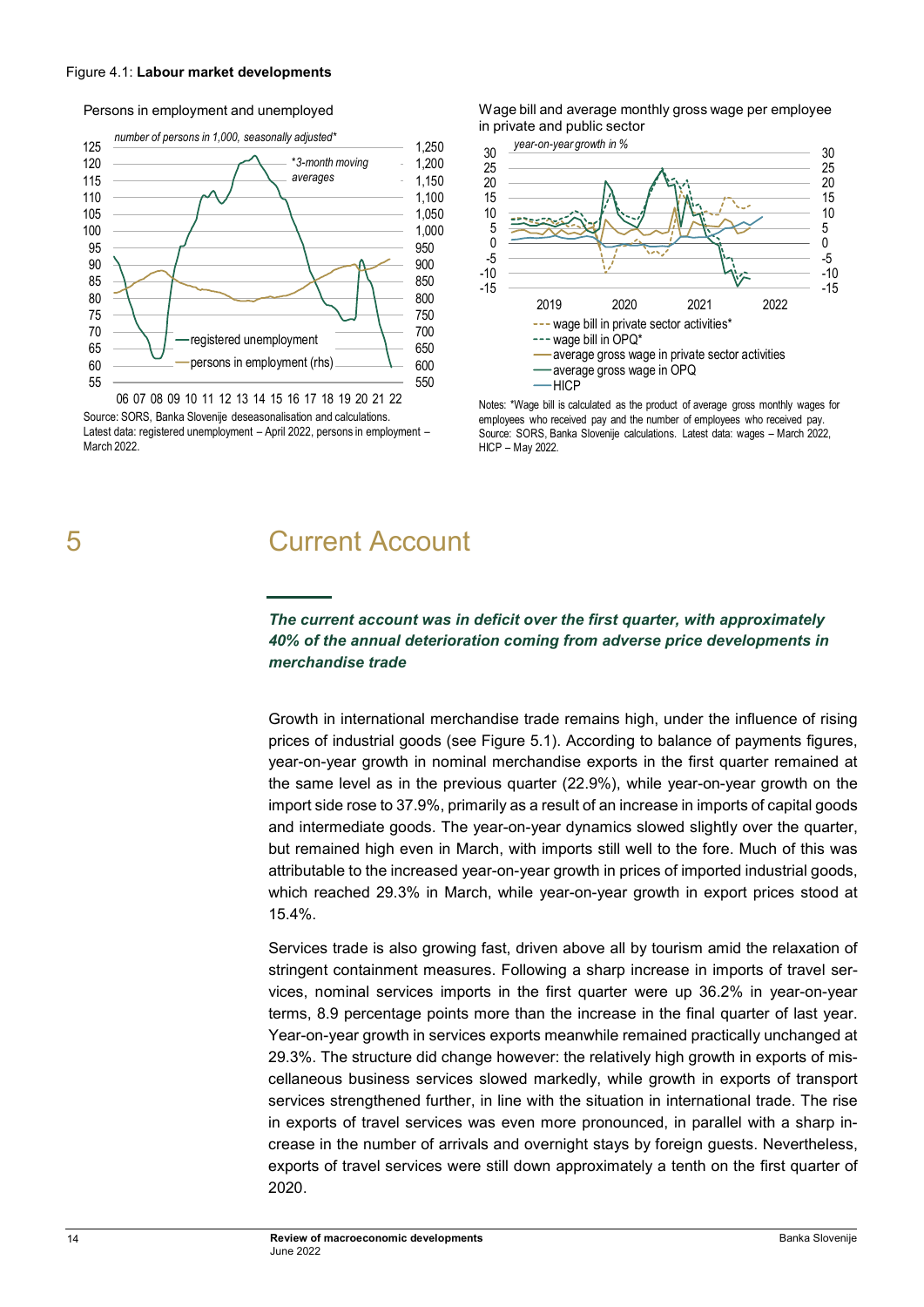#### Figure 5.1: **Merchandise trade and current account balance**



note: \*Balance of payments data, \*\*national accounts data. Source: SORS, Banka Slovenije.

Terms of trade effects on trade balance



Note: Terms of trade effects are calculated from export and import price<br>indices based on national accounts indices based on national accounts. Source: SORS, Banka Slovenije.

Over the first quarter of this year, the current account was in deficit for the first time in ten years. The deficit amounted to EUR 190 million, compared with a quarterly sur-plus of EUR 755 million one year earlier. Two-fifths (EUR 360 million) of the change in the balance was attributable to a deterioration in the terms of trade (see Figure 5.1). Even under neutral price developments, the deterioration would have amounted to EUR 600 million, primarily on account of the larger volume of (real) merchandise imports compared with exports, but the current account would have remained in surplus in the small amount of EUR 65 million. The merchandise trade deficit over the first quarter thus deepened to EUR 490 million (see Figure 5.1), while the services trade surplus widened in year-on-year terms, primarily as a result of a wider surplus in travel services. The deficit in income had little impact on the overall balance. The 12-month current account surplus amounted to EUR 790 million in March, down more than EUR 2.4 billion in year-on-year terms.

#### Box 5.1: **Market shares and technological intensity of Slovenia's merchandise exports**

*The Slovenian economy retained its market share of merchandise exports on the global market, and the share of low-tech products declined[4](#page-14-0)*

According to WTO figures, Slovenia accounted for 0.23% of global merchandise exports last year, similar to the previous year. After rising for eight years, Slovenia's market share of global exports thus remained unchanged, while most other euro area countries saw a decline in their shares. Similarly to most other euro area countries, Slovenia's market share of merchandise exports increased in the EU market last year, by [5](#page-14-1).8% to  $0.58\%$ <sup>5</sup> (see Figure 5.1.1).

<span id="page-14-0"></span><sup>4</sup> Both sets of statistics exclude exports of pharmaceutical products to Switzerland, which would otherwise make the developments considerably more favourable. Exports of the aforementioned products to Switzerland are likely to have been previously imported, and therefore do not affect the competitive position of the economy or its activity.

<span id="page-14-1"></span><sup>5</sup> According to Eurostat figures; according to WTO figures, the share was 0.2 percentage points higher, but last year's growth was 1.5 percentage points slower.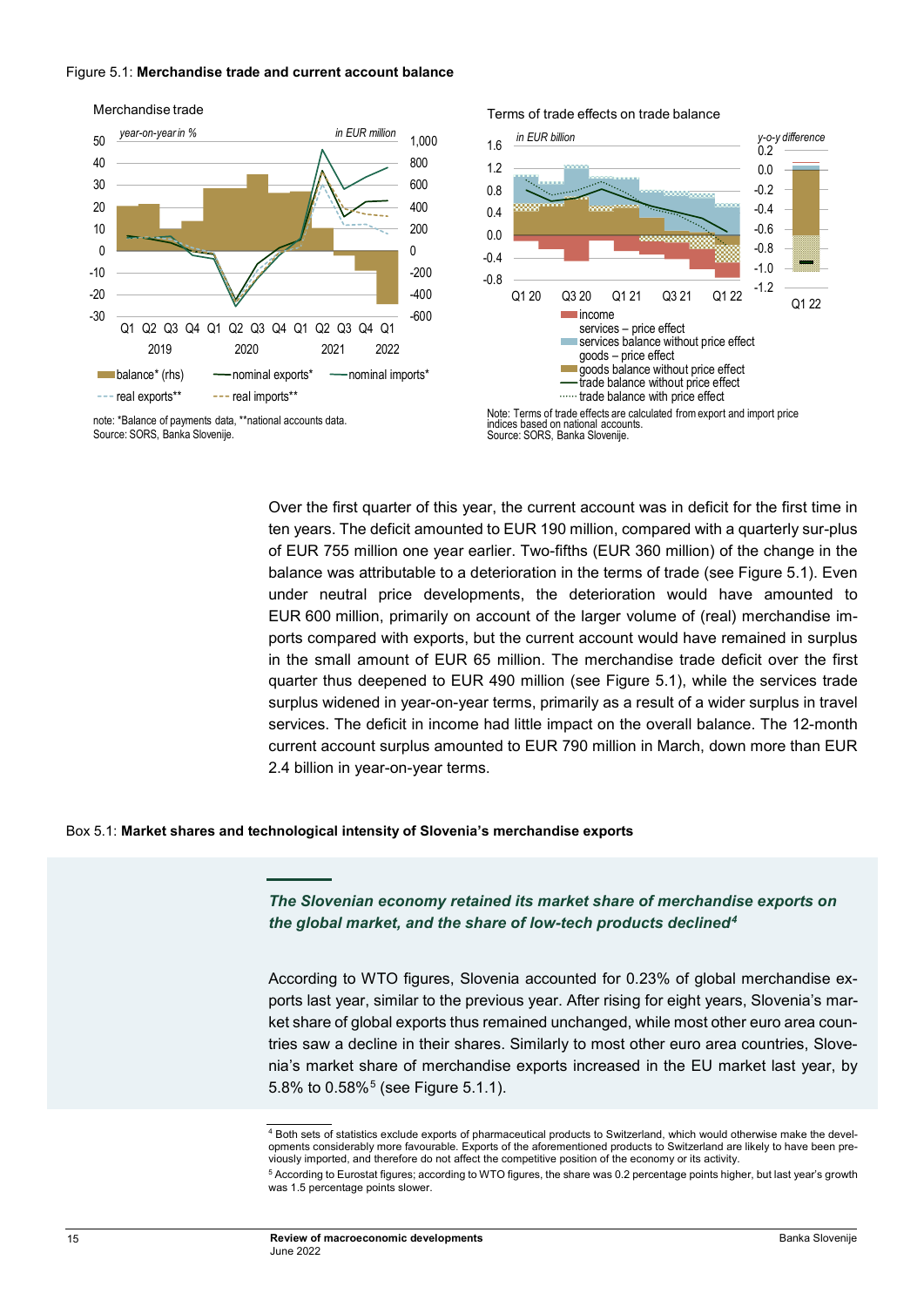#### Figure 5.1.1: **Market shares and technological intensity breakdown of Slovenia's merchandise exports**



Market share of Slovenian merchandise exports

Note: The market share of Slovenian merchandise exports is calculated as the ratio of Slovenian exports to world or EU exports. Slovenian merchandise exports exclude exports of pharmaceutical products to Switzerland, which were previously imported and therefore do not affect the competitive position of the economy and its activity

Source: WTO, Eurostat, Banka Slovenije calculations.

Comparison of the merchandise exports' structure by technological intensity



Note: \*Including exports of pharmaceutical products to Switzerland, which were previously imported and therefore do not affect the competitive position of the economy and its activity.

Source: Eurostat, Banka Slovenije calculations.

With all categories of products recording nominal growth, the technological intensity breakdown of merchandise exports changed slightly. Similarly to the period after the global economic and financial crisis, there was a notable increase in the share of medium-low tech exports, which rose by 2.1 percentage points last year, the other categories seeing their shares decline accordingly. The largest decline of 1.3 percentage points was recorded by high tech products. Despite high growth over the last decade, the share of total merchandise exports accounted for by high tech products still trails the euro area average, and also the average of the newer EU Member States $<sup>6</sup>$  $<sup>6</sup>$  $<sup>6</sup>$  (by</sup> 7.6 percentage points and 2.5 percentage points respectively, see Figure 5.1.1), although the share accounted for by low tech products is also smaller.

<span id="page-15-1"></span>

## <span id="page-15-0"></span>6 Inflation

## *High domestic inflation is present in a growing proportion of goods, and is being driven by foreign and domestic factors*

Consumer prices as measured by the HICP were up 8.7% in year-on-year terms in May (see Figure 6.1). The high inflation is being driven by all price categories, although energy price inflation remains the largest factor. Despite a period of exemption from certain charges for electricity<sup>[7](#page-15-2)</sup> and the reintroduction of price regulation for motor fuels<sup>[8](#page-15-3)</sup>

<sup>&</sup>lt;sup>6</sup> The countries that joined the EU on or after 1 May 2004 (Slovenia, Slovakia, Poland, Malta, Hungary, Lithuania, Latvia, Estonia, Czechia, Cyprus, Romania, Bulgaria and Croatia).

<span id="page-15-2"></span> $7$  To address rising energy prices, as part of its emergency measures the government halved excise duties on electricity and excise duties on heating energy products (heating oil and natural gas) for the period of 1 February to 30 April 2022. It also cut excise duties on motor fuels (petrol by 5%, and diesel by 15%). Under the Act on Emergency Measures to Mitigate the Impact of Rising Energy Prices, it then put measures in place over the same period to exempt household consumers from paying the contribution for CHP and renewables, and to make further cuts to the network charges for the electricity system. The measure regarding excise duties has been extended to 31 July 2022.

<span id="page-15-3"></span><sup>8</sup> Between 15 March and 30 April 2022 the government set maximum selling prices of EUR 1.541 for a litre of diesel, and EUR 1.503 for a litre of 95-octane petrol. The price was regulated again on 10 May for a period of three months: the new maximum selling prices are EUR 1.668 for a litre of diesel and EUR 1.560 for a litre of petrol.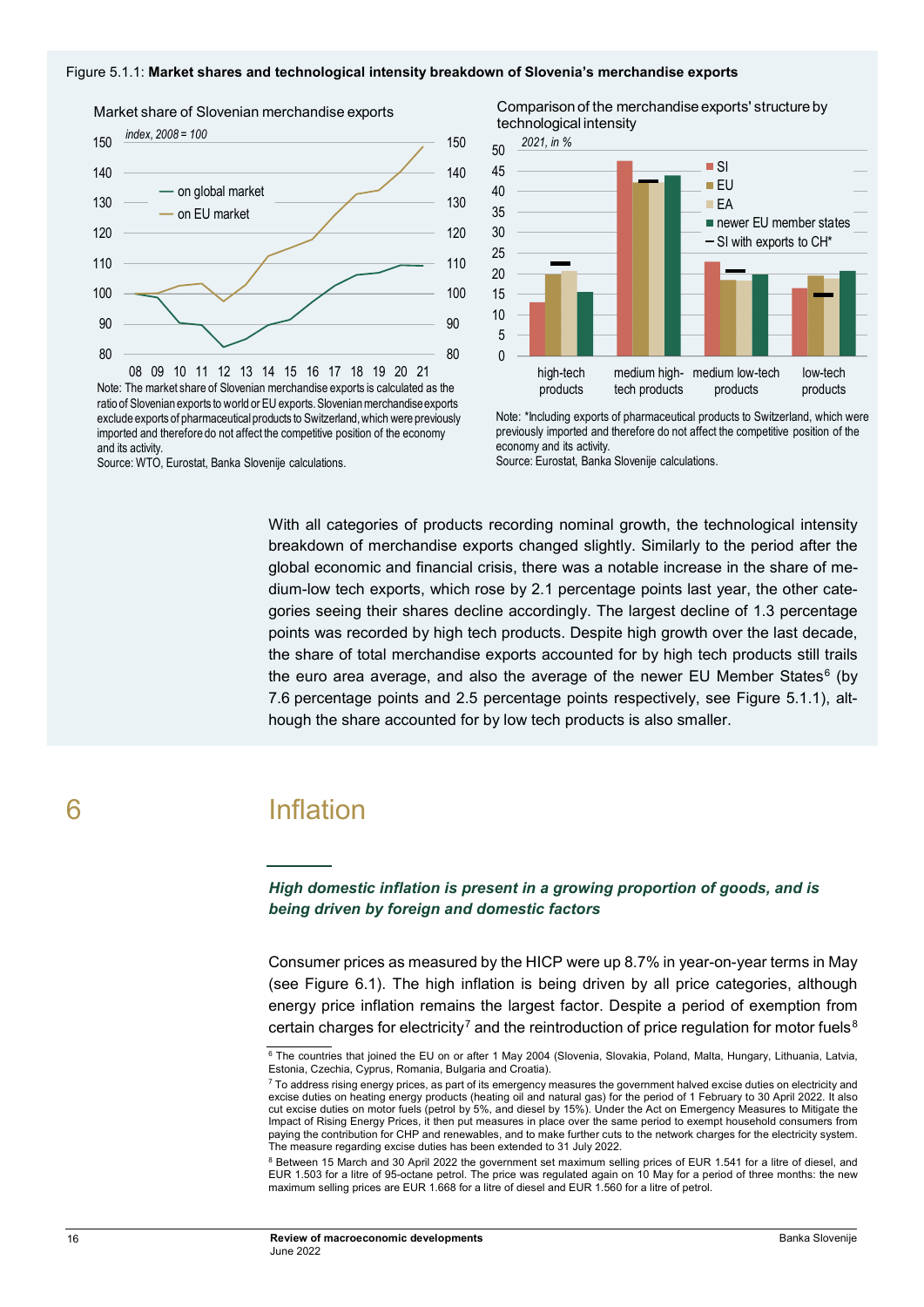energy prices were up 7.9% in monthly terms, and accounted for 3.0 percentage points of year-on-year headline inflation. Together with the rising costs of production and transport, their pass-through onto food prices, both processed and unprocessed, is increasingly evident. Food prices were up 9.4% in year-on-year terms, the highest figure since 2008. Domestic factors were evident alongside foreign factors, and are most obviously being reflected in the pronounced domestic consumption, which is well above the pre-pandemic level.

Core inflation as measured by the HICP excluding energy, food, alcohol and tobacco reached 5.6% in May. The contributions by non-energy industrial goods and services are increasingly equalising. Prices of non-energy industrial goods, which are under pressure from rising input costs in production as import prices of energy and commodities rise and supply chains experience disruptions, were up 6.0% in year-on-year terms in May, industrial producer prices on the domestic market having recorded growth of 23.4% in April. Services prices are also rising, amid the relaxation of the majority of the containment measures: they were up 5.1% in year-on-year terms.

The rise in inflation in previous months and the deterioration in geopolitical relations are being reflected in high inflation expectations on the part of consumers and firms (see Figure 6.1). With the labour market facing a record-low unemployment rate, demand for labour remaining strong and labour costs growing relatively fast, this is increasing the possibility of a wage-price spiral emergence.

## Figure 6.1: **Domestic price developments and inflation expectations**



Source: ECB, Eurostat, Banka Slovenije calculations. Latest data: May 2022.





Note: The indicator of firms' price expectations is computed as a weighted average of indicators in manufacturing, construction, retail trade (3-mma) and services proportional to individual sector's share in their total value added. Source: SORS, Banka Slovenije calculations. Latest data: May 2022.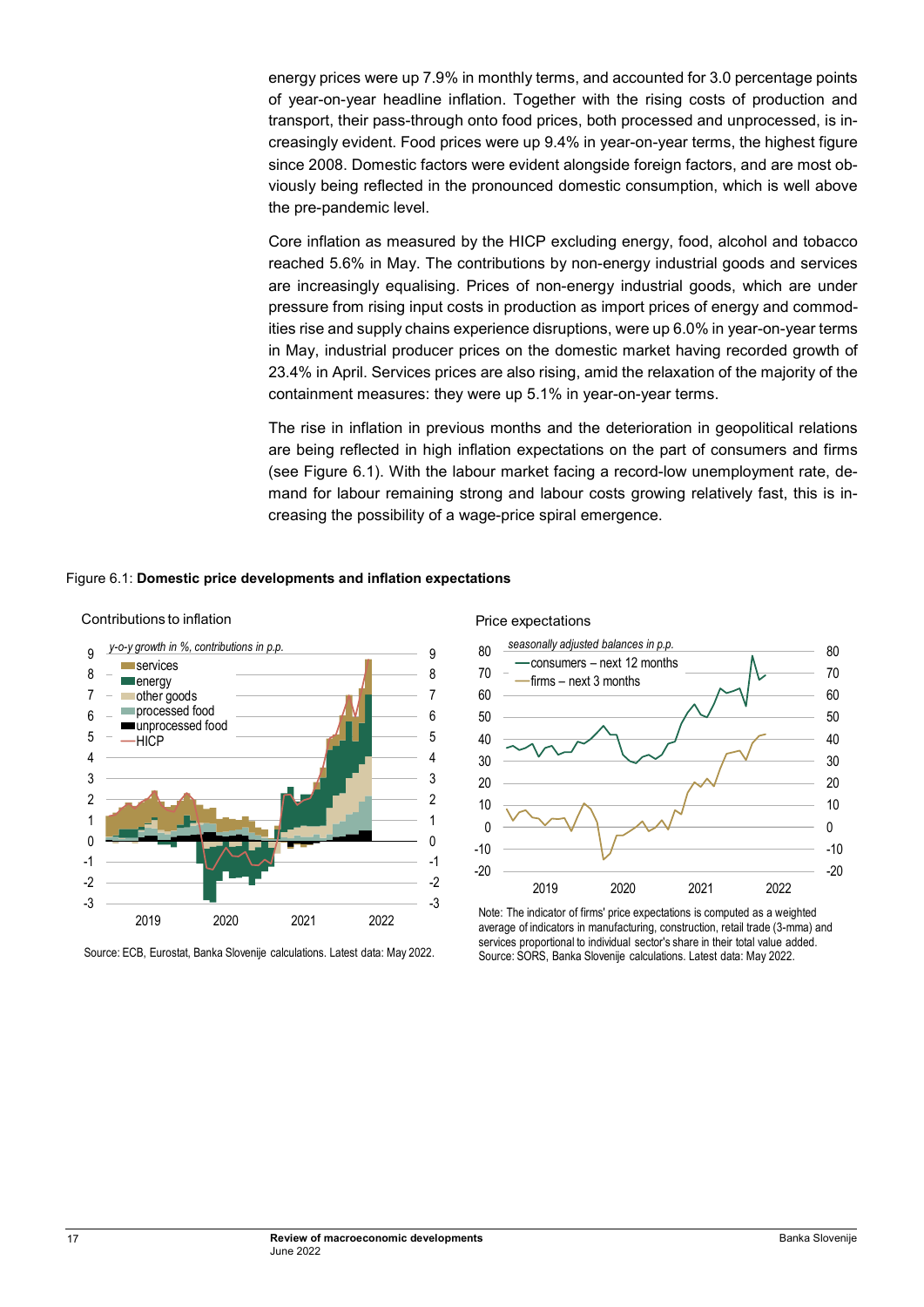## <span id="page-17-0"></span>7 Slovenia's Fiscal Position

*The public finances continued to improve in the first quarter; the Stability Programme prepared under no change in policy assumption and the European Commission are also forecasting the deficit to narrow*

The consolidated general government position has improved significantly this year (see Figure 7.1). The deficit over the first four months of the year amounted to EUR 148 million (0.3% of GDP), compared with EUR 1.2 billion over the same period last year (2.5% of GDP). The improvement is primarily attributable to the significant reduction in ependiture to mitigate the impact of the pandemic, and to the growing economy, which is yielding high tax revenues, despite the introduction of certain temporary measures because of rising energy prices. Prefinancing for projects under the recovery and resilience plan is also raising revenues from the EU budget.

April's update to the Stability Programme, which because of the elections was drawn up under the assumption of no change in policy, forecast a general government deficit of 4.1% of GDP for this year and general government debt of 73.3% of GDP at the end of the year, both down just over 1 GDP percentage point on last year. The European Commission's spring forecasts were similar (4.3% of GDP and 74.1% of GDP respectively; see Figure 7.1). The European Commission proposed an extension of the suspension of fiscal rules into next year, in light of the downside risks to economic growth in the EU caused by the war in Ukraine, rising energy prices and the disruption to supply chains.

### Figure 7.1: **Slovenia's current and projected general government position**



Note: \*Sum of public finance balance, last 12 months. Source: Ministry of finance, Banka Slovenije calculations. Latest data: April 2022. General government balance and debt, realization and forecast



Note: \*Forecast.

Source: Eurostat, Stability programme (April 2022), European Commission (May 2022).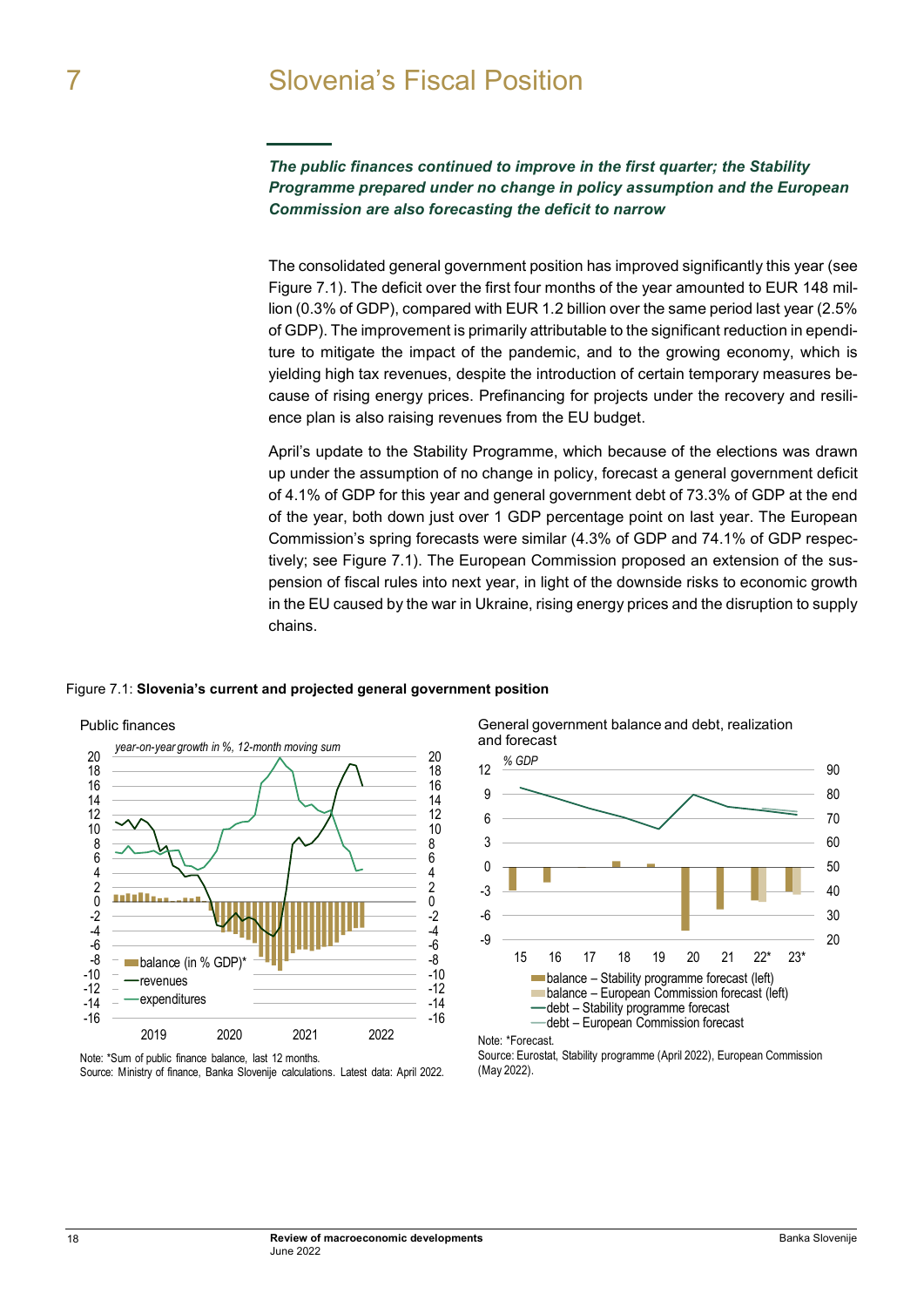## <span id="page-18-0"></span>*Corporate performance in 2021 was better than ever before according to the majority of indicators; companies are notable for their improved performance, as well as arts, entertainment and recreation, and accommodation and food service activities*

Corporate performance improved markedly in 2021 amid robust foreign and domestic demand. Net profit doubled to a record EUR 6.1 billion, up 22.6% or EUR 1.1 billion on 2019 (see Figure 8.1).

The main improvement in performance was recorded by companies, which account for more than half of all firms and generate the majority of value-added. They disclosed net profit of EUR 5.7 billion last year, the highest figure to date. Net operating profit was up approximately 30.0% or EUR 1.4 billion on its pre-pandemic level (at EUR 6.4 billion; see Table 8.1), as net sales revenue increased by 15.0%, primarily as a result of improved performance on foreign markets, particularly outside the EU. Cooperatives generated net profit of EUR 4.3 million, still down more than 13.0% on its peak in 2008.

Sole traders' aggregate net income amounted to EUR 433 million, coming very close to its level of 2008, and was up 14.1% on 2019 (see Figure 8.1). Last year's increase in sole traders' net operating income compared with the pre-pandemic period was significantly smaller at 9.8%, and was primarily attributable to extensive government support measures. Together with other subsidies they amounted to close to EUR 200 million last year for the second consecutive year. Sole traders' net sales revenue last year was still down 2.1% on its pre-crisis level.

The situation on the labour market improved in the strong economy. Employment as measured by hours worked increased by 2.1%, coming close to its pre-pandemic level. It fell at sole traders for the second consecutive year, but increased by 2.5% at companies. Corporate value-added amounted to EUR 29.4 billion last year, up 13.5% or EUR 3.5 billion on its pre-crisis level. The largest increase (15.3%) was seen at companies. They recorded high growth in labour productivity, which last year exceeded EUR 53,000 per employee (see Figure 8.1).[9](#page-18-1)

Corporate indebtedness<sup>[10](#page-18-2)</sup> increased last year for the first time since 2008 (by 0.5 percentage points to 50.3%; see Figure 8.2), but remained below its level of 2019, which was one of the lowest figures of the last 20 years. Having remained practically unchanged in 2020, companies' total debt increased by 10.4% or EUR 5.5 billion last year and approached its level of 2012, when it exceeded EUR 59 billion. Current trade payables were responsible for the majority of the increase (see Figure 8.2). Compared with 2008, when it accounted for approximately two-thirds of total liabilities, it was still down more than a tenth. Companies' total equity ended last year up 8.7% on the previous year, primarily as a result of the large net profit during the financial year. The increase in debt at sole traders and cooperatives was less pronounced. Cooperatives nevertheless saw their indebtedness rise sharply last year, their equity having almost halved.

<sup>9</sup> Labour productivity at companies excluding subsidies increased by approximately 15% last year to around EUR 51,000 per employee, almost 12% more than in 2019.

<span id="page-18-2"></span><span id="page-18-1"></span> $10$  Corporate indebtedness is measured by the ratio of total debt to total liabilities.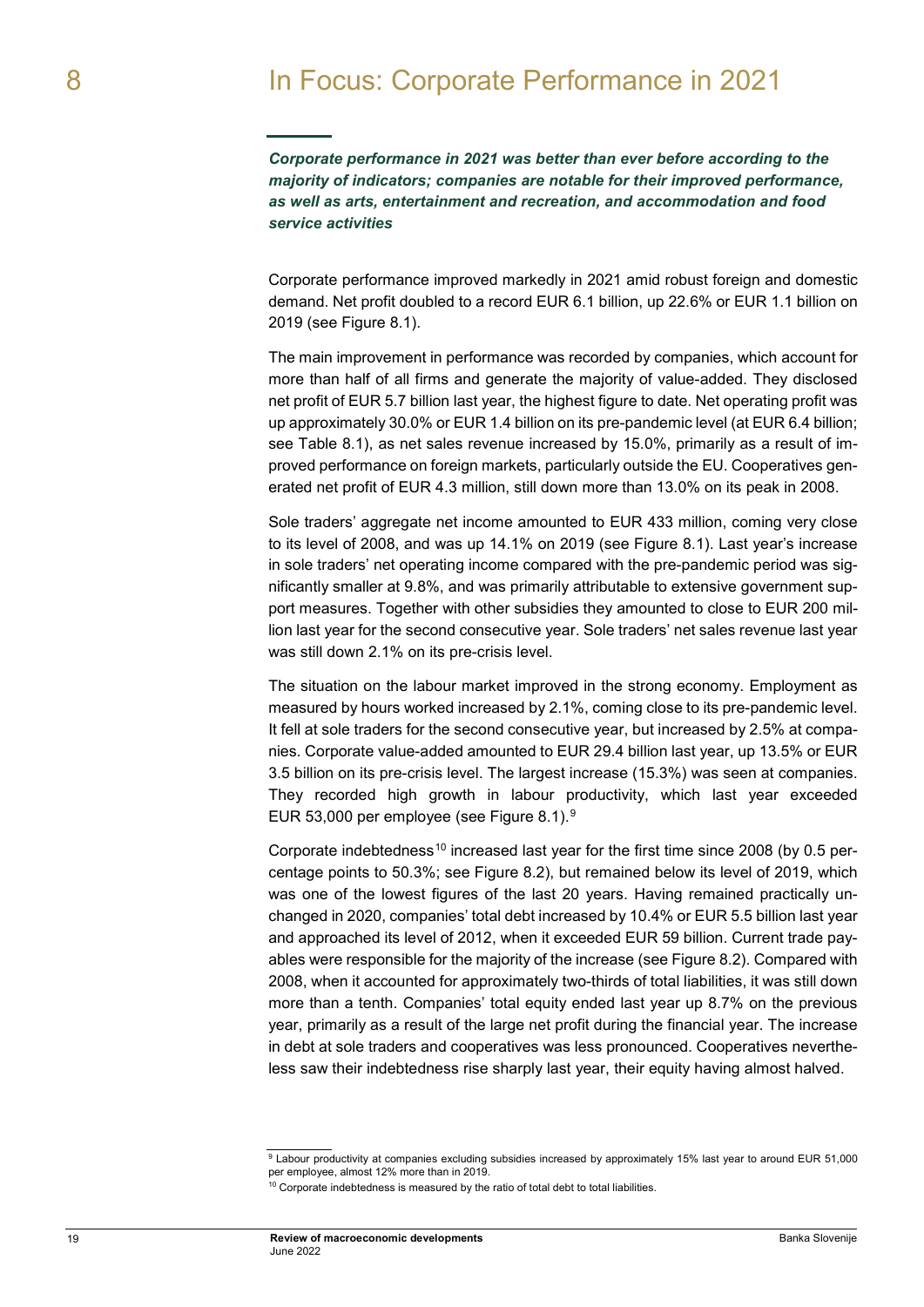#### Figure 8.1: **Net profit and labour productivity**

Net profit



Note: Net profit is calculated as net profit or loss for the accounting period. Source: AJPES, Banka Slovenije calculations.

### Labour productivity



Note: Labour productivity is calculated as value added divided by the number of employees (average number of employees based on working hours in the accounting period).

Source: AJPES, Banka Slovenije calculations.

#### Figure 8.2: **Corporate indebtedness and companies' total debt**



#### Corporate indebtedness

Total debt of companies



Source: AJPES, Banka Slovenije calculations.

Performance improved in all sectors,  $11$  but the greatest improvement came in the sectors of arts, entertainment and recreation and accommodation and food service activities following the relaxation of the containment measures (see Table 8.2). Having recorded a loss in 2020 (in the amount of EUR 79 million), they generated net profits of EUR 93 million last year, still down just over a tenth on 2019.<sup>[12](#page-19-1)</sup> Net operating profit was

<span id="page-19-1"></span><span id="page-19-0"></span><sup>&</sup>lt;sup>11</sup> The exception was mining and quarrying, which recorded a net loss of EUR 22 million last year, the majority of which was attributable to Premogovnik Velenje, while net profit in the sector of public administration and defence was down 26.1%.  $12$  Performance in electricity, gas, steam and air conditioning supply improved significantly last year. The sector had recorded a net loss in 2020, the majority of which was attributable to Termoelektrarna Šoštanj and Holding Slovenske el-ektrarne, but generated a net profit of EUR 222 million last year, the largest figure to date. Following the rise in energy prices, net operating profit amounted to EUR 339 million.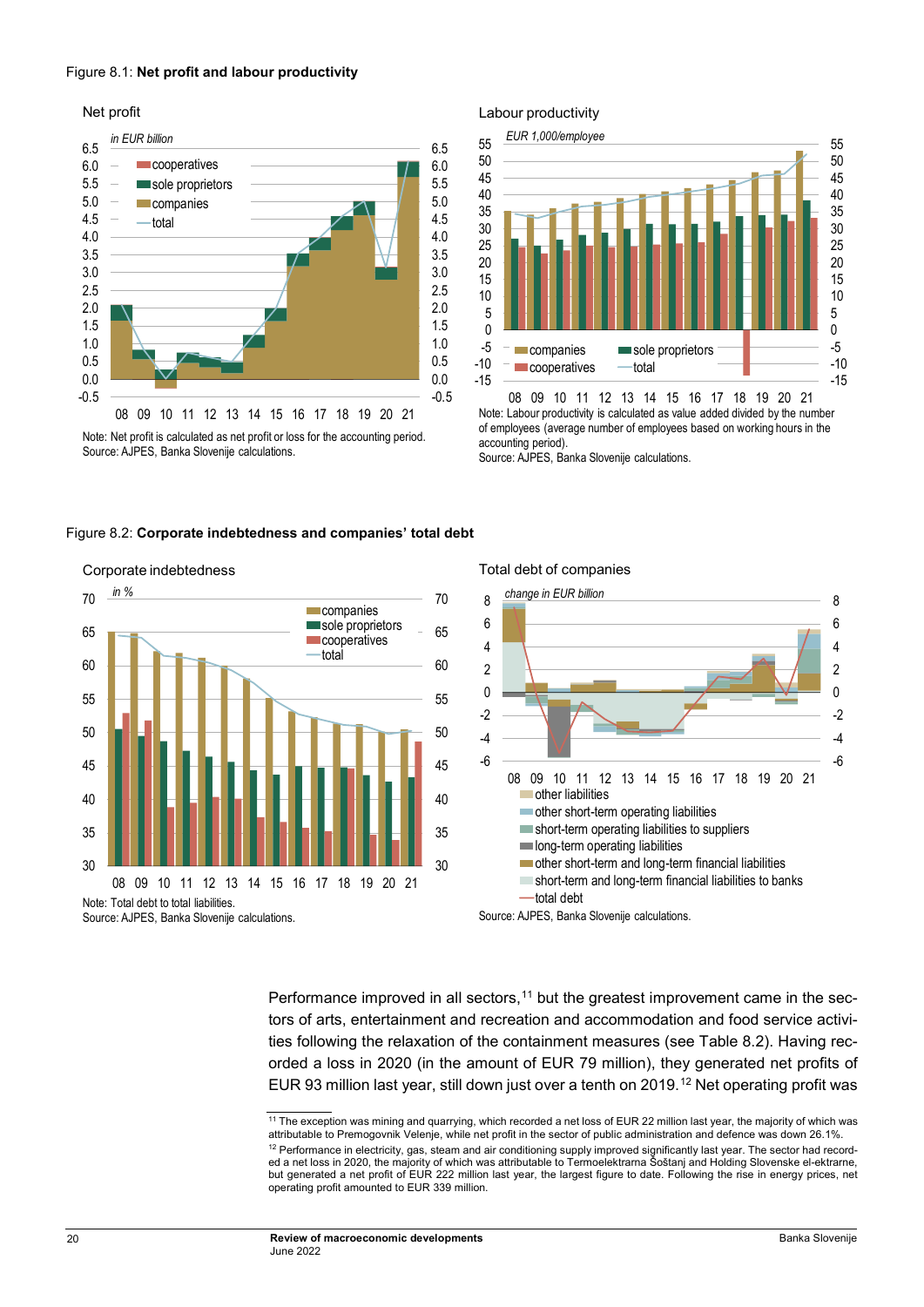down significantly more on its pre-crisis level (by 18.3%), despite extensive financial support from the government.<sup>[13](#page-20-0)</sup> Labour productivity also improved, particularly in accommodation and food service activities; in the wake of a modest increase in the number of employees, which was still 6.5% down on 2019, value-added in-creased by more than a third and surpassed its pre-crisis level by just over  $1\%$ .<sup>[14](#page-20-1)</sup>

In the wake of a rise in domestic final consumption, retail firms also recorded high net profits: they were up approximately two-thirds on 2019 at a record EUR 1.4 billion. Their labour productivity also improved sharply: value-added was up more than 20% over the same period, with the number of employees remaining approximately unchanged.

The rise in labour productivity at manufacturing firms was slightly smaller, but still amounted to 14.0%; despite issues with the supply of raw materials, they generated net profits of EUR 2.1 billion last year, up just under a third on 2019 and the largest figure to date. Alongside construction, mining and quarrying, and electricity, gas, steam and air conditioning supply, the sector also recorded the largest increase in total debt as a result of a rise in current trade payables, which in turn meant that indebtedness rose for the first time since 2010, but remained below its pre-pandemic level at 46.8%.

### Table 8.1: **Selected corporate performance indicators in 2021**

|                      | shares  |                |           |           | amounts                        |                | change    |         |           |                |         |
|----------------------|---------|----------------|-----------|-----------|--------------------------------|----------------|-----------|---------|-----------|----------------|---------|
|                      | compan. | sole<br>propr. | cooperat. | total     | compan.                        | sole<br>propr. | cooperat. | total   | compan.   | sole<br>propr. | cooper. |
|                      |         | in $%$         |           |           | in EUR million (unless stated) |                |           |         | in $%$    |                |         |
| number of firms      | 57.8    | 41.9           | 0.3       | 119,538   | 69,076                         | 50,054         | 408       | 0.1     | 1.4       | $-1.5$         | $-0.7$  |
| number of employees  | 92.3    | 7.2            | 0.5       | 565,816   | 522,492                        | 40,538         | 2,786     | 2.1     | 2.5       | $-3.4$         | 0.9     |
| value added          | 94.4    | 5.3            | 0.3       | 29,368.1  | 27,722.0                       | 1,553.5        | 92.6      | 14.9    | 15.3      | 8.6            | 4.2     |
| labour productivity* |         |                |           | 51.9      | 53.1                           | 38.3           | 33.2      | 12.6    | 12.5      | 12.4           | 3.2     |
| net sales revenue    | 95.1    | 4.2            | 0.6       | 120.923.9 | 115,048.0                      | 5,092.1        | 783.8     | 22.5    | 23.0      | 13.4           | 7.3     |
| subsidies            | 83.7    | 15.6           | 0.6       | 1,254.1   | 1,050.3                        | 195.9          | 7.9       | $-19.8$ | $-22.4$   | $-2.3$         | $-8.6$  |
| net profit           | 92.9    | 7.1            | 0.1       | 6,138.2   | 5,700.6                        | 433.3          | 4.3       | 95.2    | 103.2     | 28.9           | 123.4   |
| net operating profit | 93.7    | 6.2            | 0.1       | 6,778.6   | 6,354.2                        | 420.8          | 3.6       | 60.1    | 62.7      | 29.6           | 17.6    |
|                      |         |                |           | in $%$    |                                |                |           |         | in $p.p.$ |                |         |
| indebtedness         |         |                |           | 50.3      | 50.5                           | 43.3           | 48.7      | 0.5     | 0.4       | 0.6            | 14.8    |

Note: \* Labour productivity is defined as value-added (EUR 1,000) per employee.

<span id="page-20-0"></span>Source. AJPES, Banka Slovenije calculations.

<sup>&</sup>lt;sup>13</sup> These sectors saw some of the largest government support and other subsidies; they were up approximately 40.0% or EUR 63 million on 2020 at EUR 230 million. Subsidies also increased relative to the previous year in human health and social work activities, and in agriculture.

<span id="page-20-1"></span><sup>&</sup>lt;sup>14</sup> Last year's value-added excluding subsidies was still down approximately a fifth on its pre-pandemic level in accommodation and food service activities, and by just over a third in arts, entertainment and recreation.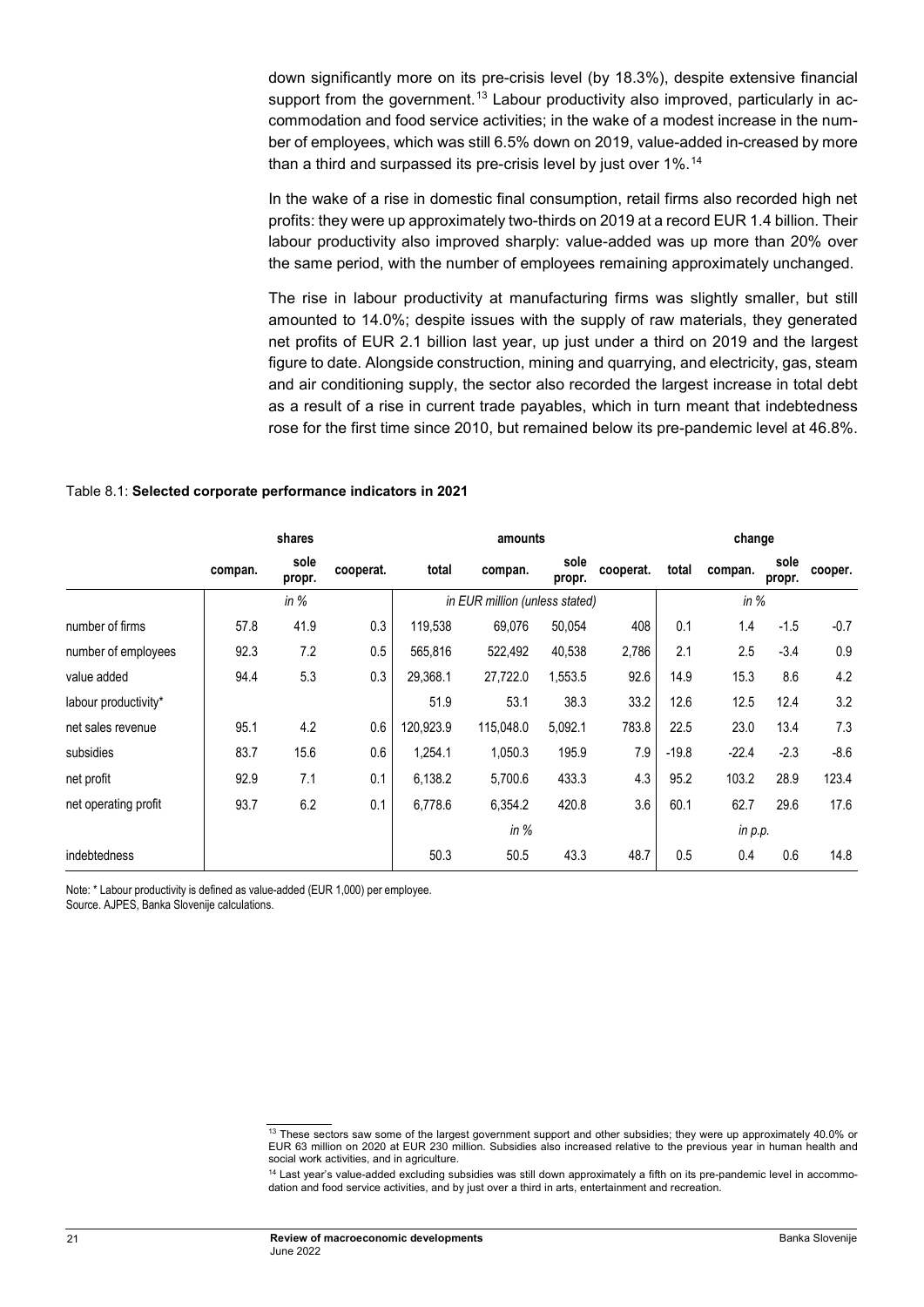## Table 8.2: **Selected corporate performance indicators by activities**

|                                                      | net profit   |                  |                       | number of employees |         |             |              | labour productivity** |       | indebtedness    |           |        |
|------------------------------------------------------|--------------|------------------|-----------------------|---------------------|---------|-------------|--------------|-----------------------|-------|-----------------|-----------|--------|
|                                                      | 2019         | 2020             | 2021                  | 2019                | 2020    | 2021        | 2019         | 2020                  | 2021  |                 | 2019 2020 | 2021   |
|                                                      | growth in %* |                  | <b>EUR</b><br>million | growth in %*        |         | in<br>1,000 | growth in %* |                       |       | change in p.p.* |           | in $%$ |
| total                                                | 22.6         | 95.2             | 6,138.2               | $-0.1$              | 2.1     | 566         | 13.7         | 12.6                  | 51.9  | $-0.6$          | 0.5       | 50.3   |
| mining and quarrying                                 |              | $-274.0$ 3,106.7 | $-22.1$               | $-8.3$              | $-1.8$  | 2           | $-9.0$       | $-11.3$               | 50.7  | 1.2             | 9.3       | 70.8   |
| administrative and support service<br>activities     | 12.8         | 301.5            | 85.9                  | $-8.1$              | $-0.7$  | 30          | 12.2         | 11.1                  | 29.7  | 0.4             | 0.6       | 57.5   |
| arts, entertainment and recreation                   | $-36.2$      | 254.7            | 14.4                  | $-15.2$             | $-6.8$  | 3           | $-5.2$       | 23.0                  | 46.1  | $-1.9$          | $-2.3$    | 56.7   |
| accommodation and food service<br>activities         | $-6.2$       | 212.2            | 78.5                  | $-6.5$              | 1.3     | 27          | 8.3          | 34.9                  | 31.3  | 3.2             | 0.9       | 56.7   |
| electricity, gas, steam and air<br>conditioning      | 30.6         | 157.9            | 222.4                 | 2.5                 | 0.5     | 7           | 34.5         | 28.7                  | 160.7 | 5.3             | 4.4       | 42.9   |
| agriculture, forestry and fishing                    | 39.0         | 135.0            | 38.4                  | $-11.4$             | $-4.1$  | 4           | 19.8         | 19.7                  | 49.3  | $-2.8$          | $-1.4$    | 47.2   |
| wholesale and retail trade                           | 64.6         | 100.8            | 1,391.0               | 1.0                 | 1.2     | 99          | 19.4         | 18.2                  | 55.6  | $-1.8$          | 0.0       | 56.6   |
| real estate activities                               | $-1.8$       | 97.1             | 166.0                 | $-3.6$              | $-0.7$  | 6           | 6.5          | 15.5                  | 99.3  | $-0.5$          | 0.4       | 55.9   |
| transportation and storage                           | $-9.2$       | 69.4             | 396.0                 | $-1.9$              | $-0.7$  | 47          | 4.4          | 10.4                  | 54.3  | $-3.2$          | $-1.4$    | 43.2   |
| professional, scientific and technical<br>activities | $-2.6$       | 69.3             | 534.3                 | 6.2                 | 3.2     | 37          | 4.2          | 11.4                  | 53.2  | $-2.5$          | $-2.0$    | 47.1   |
| water supply, sewerage and waste<br>manag.           | 100.6        | 65.3             | 62.8                  | 2.2                 | 1.1     | 9           | 19.8         | 11.7                  | 46.4  | 2.2             | 1.4       | 51.6   |
| human health and social work<br>activities           | 71.7         | 63.0             | 76.5                  | 11.2                | 4.8     | 7           | 21.3         | 16.6                  | 54.9  | $-1.6$          | $-1.0$    | 48.9   |
| information and communication                        | 92.0         | 56.5             | 320.9                 | 6.8                 | 1.8     | 23          | 10.1         | 8.1                   | 76.0  | $-1.4$          | $-0.1$    | 51.6   |
| financial and insurance activities                   | $-10.7$      | 51.7             | 427.1                 | $-6.1$              | 3.6     | 3           | 54.1         | 29.5                  | 101.3 | $-3.8$          | $-1.5$    | 50.5   |
| manufacturing                                        | 28.1         | 44.7             | 2,052.0               | $-1.1$              | 3.0     | 197         | 13.9         | 9.3                   | 52.6  | 0.0             | 1.5       | 46.8   |
| education                                            | 29.3         | 43.2             | 14.0                  | $-5.4$              | 0.7     | 2           | 19.2         | 18.8                  | 40.5  | $-2.6$          | $-0.7$    | 52.0   |
| construction                                         | 1.4          | 15.4             | 253.6                 | 6.7                 | 6.3     | 60          | 9.0          | 6.3                   | 34.7  | 0.7             | 1.4       | 60.3   |
| other service activities                             | $-5.4$       | 14.3             | 27.9                  | $-13.5$             | $-6.3$  | 4           | 10.6         | 10.9                  | 32.6  | 0.8             | 0.4       | 50.6   |
| public administration and defence                    | $-51.7$      | $-26.1$          | 0.5                   | $-54.9$             | $-54.4$ | 0           | 20.2         | 22.5                  | 36.8  | 7.2             | 9.4       | 76.9   |

Note: \* Growth (in %) or change (in p. p.) relative to 2019 or 2020. \*\* Labour productivity is defined as value-added (EUR 1,000) per employee. Activities of households (Sector T) are not illustrated.

Source: AJPES, Banka Slovenije calculations.